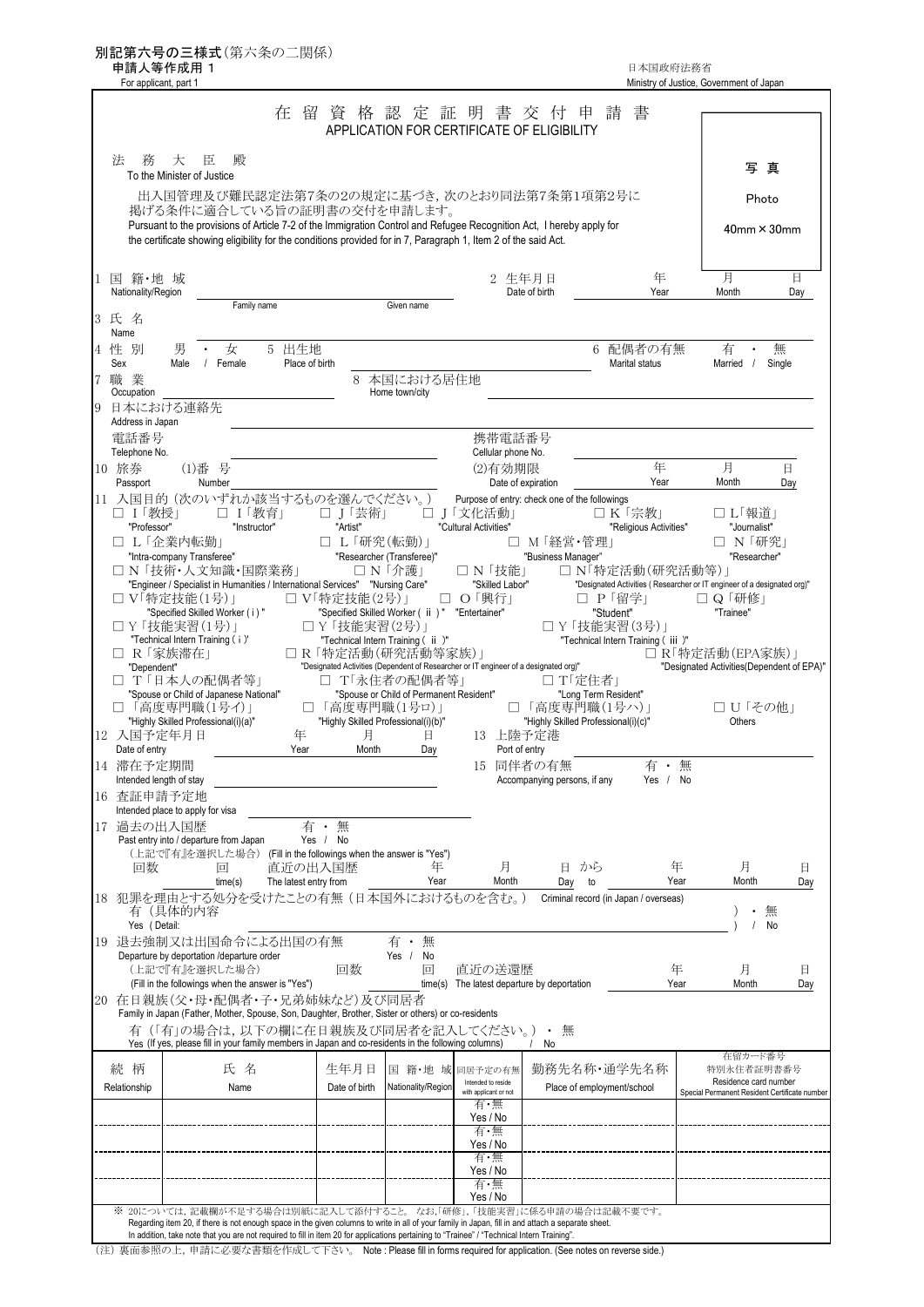## (このシートは提出する必要はありません。There is no need to submit this sheet.)

申請人等作成用2から4,所属機関等作成用等1から5は,入国目的に従って,次の様式を使用してください。

|                          | Select type of form which corresponds to the purpose of entry in Japan                                                              |                                                                    |         |                |                |                |   |              |                  |   |                          |
|--------------------------|-------------------------------------------------------------------------------------------------------------------------------------|--------------------------------------------------------------------|---------|----------------|----------------|----------------|---|--------------|------------------|---|--------------------------|
|                          |                                                                                                                                     |                                                                    |         |                |                | 使用する申請書        |   | Type of form |                  |   |                          |
|                          | 入国目的 Purpose of entry                                                                                                               | 例<br>Example                                                       |         |                | 申請人等作成用        |                |   |              | 所属機関等作成用等        |   |                          |
|                          |                                                                                                                                     |                                                                    |         |                | For applicants |                |   |              | For organization |   |                          |
|                          |                                                                                                                                     |                                                                    |         | $\mathfrak{p}$ | 3              | $\overline{a}$ |   |              | 3                | 4 |                          |
|                          | 大学等において高度の専門的な能力を有する人材として研究、研究の指導                                                                                                   | 大学教授<br>Professor                                                  |         |                |                |                |   |              |                  |   |                          |
|                          | 又は教育に従事すること(※)                                                                                                                      |                                                                    |         |                |                |                |   |              |                  |   |                          |
|                          | Activities of highly skilled professionals who engage in research,research guidance or education                                    |                                                                    |         |                |                |                |   |              |                  |   |                          |
| 1                        | at colleges (※)                                                                                                                     |                                                                    | O       | 1              |                |                | Ι |              |                  |   |                          |
|                          | 大学等における研究の指導又は教育等                                                                                                                   |                                                                    |         |                |                |                |   |              |                  |   |                          |
|                          | Activities for research, research guidance or education at colleges                                                                 |                                                                    |         |                |                |                |   |              |                  |   |                          |
|                          | 中学校、高等学校等における語学教育等                                                                                                                  | 中学校の語学教師                                                           |         |                |                |                |   |              |                  |   |                          |
|                          | Activities to engage in language instruction at junior high schools and high schools, etc.                                          | Junior high school language teacher                                |         |                |                |                |   |              |                  |   |                          |
|                          | 収入を伴う芸術上の活動 Activities for the arts that provide an income                                                                          | 作曲家,写真家 Composer, Photographer                                     |         |                |                |                |   |              |                  |   |                          |
| 2                        | 収入を伴わない学術・芸術上の活動又は日本特有の文化・技芸の研究・修得                                                                                                  | 茶道. 柔道を修得しようとする者                                                   | O       | J              | J              |                | J |              |                  |   |                          |
|                          | Academic or artistic activities that provide no income, or activities for the purpose of pursuing learning                          | Study tea ceremony, judo                                           |         |                |                |                |   |              |                  |   |                          |
|                          | and acquiring Japanese culture or arts                                                                                              |                                                                    |         |                |                |                |   |              |                  |   |                          |
| 3                        | 外国の宗教団体から派遣されて行う布教活動                                                                                                                | 司教, 宣教師                                                            | O       | κ              |                |                | Κ |              |                  |   |                          |
|                          | Religious activities conducted by foreign religious workers dispatched by foreign religious organizations                           | Bishop, Missionary                                                 |         |                |                |                |   |              |                  |   |                          |
|                          | 外国の報道機関との契約に基づく報道上の活動                                                                                                               | 新聞記者,報道カメラマン                                                       |         |                |                |                |   |              |                  |   |                          |
|                          | Journalistic activities conducted on the basis of a contract with a foreign press organization                                      | Journalist, News photographer                                      |         |                |                |                |   |              |                  |   |                          |
|                          | 日本にある事業所に期間を定めて転勤して研究活動に従事すること                                                                                                      | 外資系企業の研究者                                                          |         |                |                |                |   |              |                  |   |                          |
|                          | Activities of research who have been transferred to a business office in Japan for a limited period of time                         | Researcher assigned to a foreign firm                              |         |                |                |                |   |              |                  |   |                          |
|                          | 日本にある事業所に期間を定めて転勤して高度の専門的な能力を有する人材                                                                                                  | 外資系企業の駐在員                                                          |         |                |                |                |   |              |                  |   |                          |
|                          | として自然科学又は人文科学の分野の専門的技術又は知識を必要とする業務に                                                                                                 | Employee assigned to a foreign firm                                |         |                |                |                |   |              |                  |   |                          |
| 4                        | 従事すること(※) Activities of highly skilled professionals who have been transferred to                                                   |                                                                    | O       | L              |                |                | L | L            |                  |   |                          |
|                          | a business office in Japan for a limited period of time and who are to engage in services which                                     |                                                                    |         |                |                |                |   |              |                  |   |                          |
|                          | require knowledge pertinent to the field of natural science or human science (※)                                                    |                                                                    |         |                |                |                |   |              |                  |   |                          |
|                          | 日本にある事業所に期間を定めて転勤して専門的技術等を必要とする業務に                                                                                                  |                                                                    |         |                |                |                |   |              |                  |   |                          |
|                          | 従事すること Activities of specialists who have been transferred to a business office                                                     |                                                                    |         |                |                |                |   |              |                  |   |                          |
|                          | in Japan for a limited period of time                                                                                               |                                                                    |         |                |                |                |   |              |                  |   |                          |
|                          | 高度の専門的な能力を有する人材として事業の経営又は管理に従事すること(※)                                                                                               |                                                                    |         |                |                |                |   |              |                  |   |                          |
|                          |                                                                                                                                     | 企業の社長, 取締役, 部長<br>President, director , division head of a company |         |                |                |                |   |              |                  |   |                          |
| 5                        | Activities of highly skilled professionals who operate or manage business (※)                                                       |                                                                    | O       | м              |                |                | М | M            |                  |   |                          |
|                          | 事業の経営又は管理                                                                                                                           |                                                                    |         |                |                |                |   |              |                  |   |                          |
|                          | Operation or management of business                                                                                                 |                                                                    |         |                |                |                |   |              |                  |   |                          |
|                          | 高度の専門的な能力を有する人材として研究、研究の指導又は教育に<br>従事すること(1に該当する場合を除く。)(※)                                                                          | 政府関係機関. 企業の研究者                                                     |         |                |                |                |   |              |                  |   |                          |
|                          | Activities of highly skilled professionals who engage in research, research guidance or education                                   | Researcher of a government body or company                         |         |                |                |                |   |              |                  |   |                          |
|                          | at colleges (Except in cases falling under 1) (※)                                                                                   |                                                                    |         |                |                |                |   |              |                  |   |                          |
|                          | 契約に基づき収入を伴う研究を行う活動                                                                                                                  |                                                                    |         |                |                |                |   |              |                  |   |                          |
|                          | Activities to engage in research that provide income                                                                                |                                                                    |         |                |                |                |   |              |                  |   |                          |
|                          | 高度の専門的な能力を有する人材として自然科学又は人文科学の分野の専門的                                                                                                 | 機械工学等の技術者、マーケティング業務従                                               |         |                |                |                |   |              |                  |   |                          |
|                          | 技術又は知識を必要とする業務に従事すること(4に該当する場合を除く。)(※)                                                                                              | 事者                                                                 |         |                |                |                |   |              |                  |   |                          |
|                          | Activities of highly skilled professionals who engage in services which require knowledge pertinent to the                          | Engineer of mechanical engineering, Marketing                      |         |                |                |                |   |              |                  |   |                          |
|                          | field of natural science or human science (Except in cases falling under 4) (※)                                                     | specialist                                                         |         |                |                |                |   |              |                  |   |                          |
|                          |                                                                                                                                     |                                                                    |         |                |                |                |   |              |                  |   |                          |
| 6                        | 自然科学若しくは人文科学の分野の専門的技術若しくは知識を必要とする業務又<br>は外国の文化に基盤を有する思考等を必要とする業務に従事すること                                                             |                                                                    | O       | N              |                |                | N | N            | N                | N |                          |
|                          | Activities to engage in services which require knowledge pertinent to the field of natural science or                               |                                                                    |         |                |                |                |   |              |                  |   |                          |
|                          | human science or to engage in services which require specific ways of thinking or sensitivity acquired                              |                                                                    |         |                |                |                |   |              |                  |   |                          |
|                          | through experience of foreign culture                                                                                               |                                                                    |         |                |                |                |   |              |                  |   |                          |
|                          | 介護又は介護の指導を行う業務に従事すること                                                                                                               | 介護福祉士                                                              |         |                |                |                |   |              |                  |   |                          |
|                          | Activities to engage in nursing care or teaching nursing care                                                                       | Certified care worker                                              |         |                |                |                |   |              |                  |   |                          |
|                          | 熟練した技能を要する業務に従事すること                                                                                                                 | 外国料理の調理師、スポーツ指導者                                                   |         |                |                |                |   |              |                  |   |                          |
|                          | Activities to engage in services which require skills belonging to special fields                                                   | Foreign cuisine chef, Sport's instructo                            |         |                |                |                |   |              |                  |   |                          |
|                          | 特定の研究活動. 研究事業活動. 情報処理活動                                                                                                             | 指定された機関の研究者・情報処理技術者                                                |         |                |                |                |   |              |                  |   |                          |
|                          | Designated activities to engage in research, business related to research or information-processing-                                | Researcher or Information-technology engineer of a                 |         |                |                |                |   |              |                  |   |                          |
|                          | relatedservices                                                                                                                     | designated organization                                            |         |                |                |                |   |              |                  |   |                          |
|                          | 特定技能雇用契約に基づいて相当程度の知識又は経験を必要とする技能を要する業務                                                                                              | 特定技能外国人                                                            |         |                |                |                |   |              |                  |   |                          |
|                          | に従事すること                                                                                                                             |                                                                    |         |                |                |                |   |              |                  |   |                          |
| $\overline{\phantom{a}}$ | Engaging in work requiring skills which need considerable knowledge or experience based on an                                       | Specified skilled worker                                           | O       |                |                |                | ν | V            | V                | ν | V                        |
|                          | employment contract for specified skilled workers                                                                                   |                                                                    |         | V              | v              |                |   |              |                  |   |                          |
|                          | 特定技能雇用契約に基づいて熟練した技能を要する業務に従事すること<br>Engaging in work requiring proncient skins based on an employment contract for specified skined |                                                                    |         |                |                |                |   |              |                  |   |                          |
|                          |                                                                                                                                     |                                                                    |         |                |                |                |   |              |                  |   |                          |
| 8                        | 興行<br>Entertainment                                                                                                                 | 歌手、モデル<br>Singer, Model                                            | O       | o              | O              | O              |   |              |                  |   |                          |
| 9                        | Technical intern training<br>技能実習                                                                                                   | 技能実習生<br>Technical intern trainee                                  | O       | Υ              |                |                | Υ |              |                  |   |                          |
| 10                       | 勉学<br>Study                                                                                                                         | 留学生<br>Student                                                     | O       | P              | P              |                | P | Þ            |                  |   |                          |
|                          | 研修                                                                                                                                  | 実務研修を行わない研修生, 公的研修を                                                |         |                |                |                |   |              |                  |   |                          |
|                          | Training                                                                                                                            | 行う研修生                                                              |         |                |                |                |   |              |                  |   |                          |
| 11                       |                                                                                                                                     | Trainees not including in the on-the-job training, trainees        | O       | Q              |                |                | Q | Q            | Q                |   |                          |
|                          |                                                                                                                                     | who participate in public training                                 |         |                |                |                |   |              |                  |   |                          |
|                          | 商用・就職を目的とする者、文化活動又は留学の在留資格を有する者の扶養を                                                                                                 |                                                                    |         |                |                |                |   |              |                  |   |                          |
|                          | 受けること Dependent who lives together with their supporter                                                                             |                                                                    |         |                |                |                |   |              |                  |   |                          |
|                          | 特定の研究活動等を行う者の扶養を受けること                                                                                                               |                                                                    |         |                |                |                |   |              |                  |   |                          |
|                          | Dependent who intends to live together with their supporter whose status is Designated Activities to                                |                                                                    |         |                |                |                |   |              |                  |   |                          |
| 12                       | engage in research, business related to research or information-processing-relatedservices                                          |                                                                    |         | R              |                |                |   |              |                  |   |                          |
|                          | EPA看護師又は介護福祉士としての活動を行う者の扶養を受けること                                                                                                    |                                                                    |         |                |                |                |   |              |                  |   |                          |
|                          | Dependent who intends to live together with their whose status is Designated Activities                                             |                                                                    |         |                |                |                |   |              |                  |   |                          |
|                          | Nurse and Certified Careworker under EPA)                                                                                           |                                                                    |         |                |                |                |   |              |                  |   |                          |
|                          | 日本人、永住者等との婚姻関係、親子関係等に基づく本邦での居住                                                                                                      | 日本人の配偶者                                                            |         |                |                |                |   |              |                  |   |                          |
| 13                       | Spouse or child of Japanese national, Permanent resident, etc.                                                                      | Spouse of Japanese national                                        | $\circ$ | т              | т              |                |   |              |                  |   | $\qquad \qquad -$        |
|                          | 上記以外の目的(1)                                                                                                                          | 外交, 公用, 弁護士, 公認会計士, 医師,                                            |         |                |                |                |   |              |                  |   |                          |
|                          | Other purpose (1)                                                                                                                   |                                                                    |         |                |                |                |   |              |                  |   |                          |
|                          |                                                                                                                                     | 家事使用人、ワーキング・ホリデー、                                                  |         |                |                |                |   |              |                  |   |                          |
|                          |                                                                                                                                     | アマチュアスポーツ選手、インターンシップ、<br>日系四世                                      |         | U              |                | U              | U | U            | U                |   |                          |
|                          |                                                                                                                                     | Diplomat, Official, Lawyer, Public accountant, Doctor,             | O       |                | U              |                |   |              |                  |   |                          |
| 14                       |                                                                                                                                     |                                                                    |         |                |                |                |   |              |                  |   |                          |
|                          |                                                                                                                                     | Housekeeper, Working holiday, Amateur athlete, Internship,         |         |                |                |                |   |              |                  |   |                          |
|                          |                                                                                                                                     | Fourth-generation foreign national of Japanese descent             |         |                |                |                |   |              |                  |   |                          |
|                          | 上記以外の目的(2)<br>Other nurnnse (2)                                                                                                     | 医療活動, 起業活動<br>Medical activities, entrepreneurial activitie        | O       | U              | U              | U              |   |              |                  |   | $\overline{\phantom{0}}$ |
|                          |                                                                                                                                     |                                                                    |         |                |                |                |   |              |                  |   |                          |

Other purpose (2)<br>(※)については、申請人が本邦において行おうとする活動に応じて, J, K, O又はUの申請書を使用しても差し支えありません。)

For (※), it is also possible to use forms J,K,O and U in accordance with the activities in which the applicant is to engage while residing in Japan.<br>1 申請書に事実に反する記載をしたことが判明した場合には、不利益な扱いを受けることがあります。

In case of to be found that you have misspecsented the facts in an application, you will be unfavorably treated in the process.<br>2 所定の欄に記載することができないときは、別紙に記載の上、これを承付していまいまいます。<br>When the space provided is not sufficient for y

4 在留資格認定証明書交付申請を行うことができる代理人については,法務省令に定められており,具体的には本邦への入国を希望する外国人を受け入れる機関の職員や,

当該外国人の本邦に居住する親族等がこれにあたります。<br>As provided for in a Ministry of Justice Ordinance, a proxy is able to apply for the certificate of eligibility, such as an employee belonging to the organization which will employ or invite th of the applicant who lives in Japan.

5 公私の機関又は個人との契約に基づかずに在留資格「芸術」の活動を行う場合,フリーランスで在留資格「報道」の活動を行う場合は,所属機関等作成用は申請人が作成してください。 When engaging in the activities of "Artist" not based on a contract with a public or private organization in Japan or engaging in the activities of "Journalist" as a freelancer, the applicant him/herself must fill out

When the purpose of entry is a working holiday, there is no need to submit the application form for the organization.<br>7 次に掲げる方が本人又は法第7条の2第2項に規定する代理人に代わって申請の手続を行うことができます。<br>The following persons may complete the applicatio

A member of a public interest corporation whom the director of the regional immigration services bureau deems to be appropriate. (2)弁護士又は行政書士で所属する弁護士会又は行政書士会を経由してその所在地を管轄する地方出入国在留管理局長に届け出たもの

An attorney or administrative scrivener who has given notification, via the bar association c administrative scriveners' association to which he or she belongs, to the director of the regional immigration services bureau<br>

A legal representative of the applicant.

(このシートは提出する必要はありません。There is no need to submit this sheet.)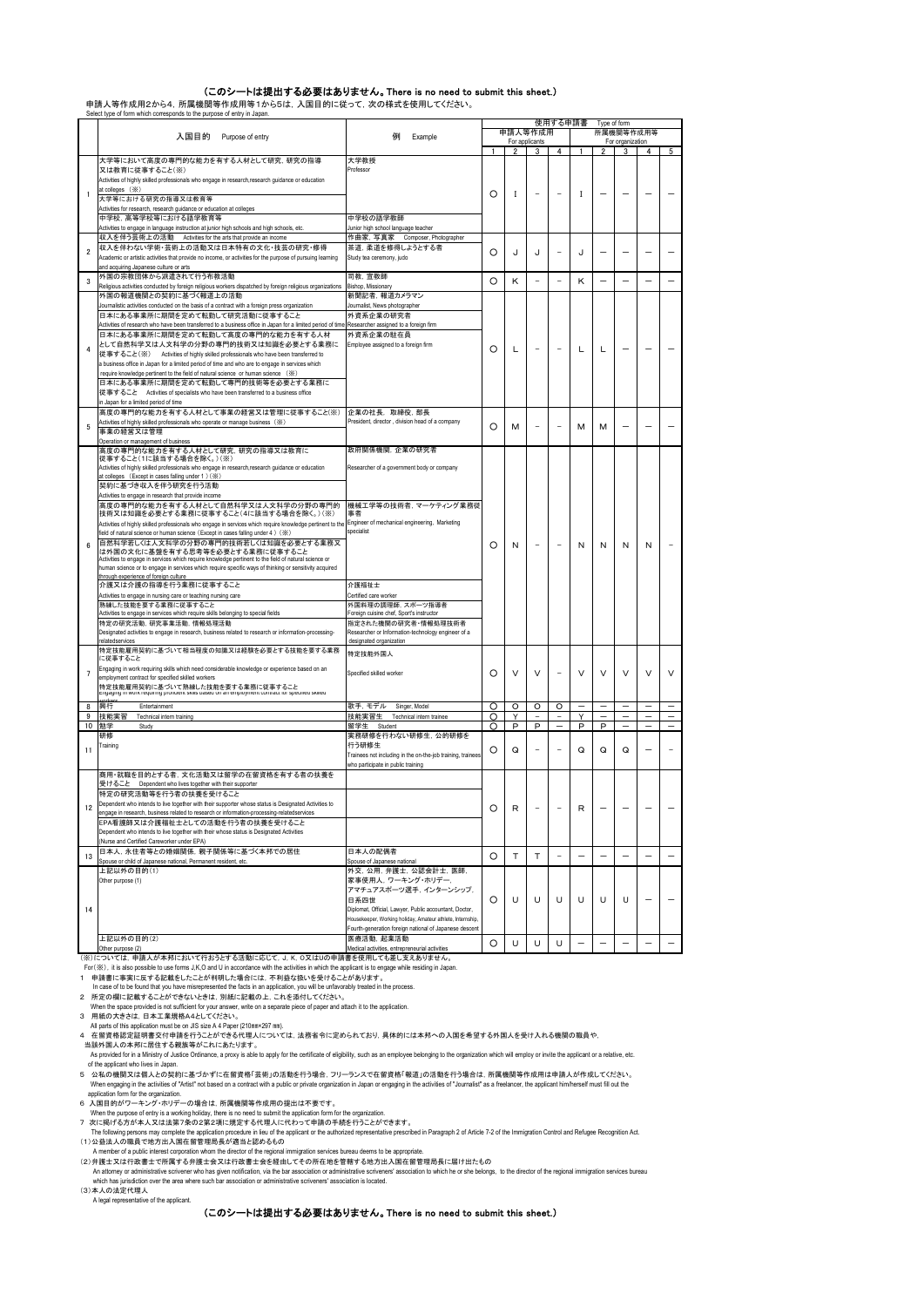|    | 申請人等作成用 2<br>Ⅴ (「特定技能(1号)」・「特定技能(2号)」)<br>For applicant, part 2 V ("Specified Skilled Worker (i) " · "Specified Skilled Worker (ii)")                                                                                                                                                                                                                                                                                                                                                             | 在留資格認定証明書用<br>For certificate of eligibility                                            |
|----|---------------------------------------------------------------------------------------------------------------------------------------------------------------------------------------------------------------------------------------------------------------------------------------------------------------------------------------------------------------------------------------------------------------------------------------------------------------------------------------------------|-----------------------------------------------------------------------------------------|
|    | 21 特定技能所属機関<br>Organization of affiliation of the specified skilled worker                                                                                                                                                                                                                                                                                                                                                                                                                        |                                                                                         |
|    | (1)氏名又は名称<br>Name of person or organization                                                                                                                                                                                                                                                                                                                                                                                                                                                       |                                                                                         |
|    | 電話番号<br>(2)住所(所在地)<br>Address<br>Telephone No.                                                                                                                                                                                                                                                                                                                                                                                                                                                    |                                                                                         |
|    | 22 技能水準<br>Skill level                                                                                                                                                                                                                                                                                                                                                                                                                                                                            |                                                                                         |
|    | □ 分野別運用方針に定める評価方法による証明                                                                                                                                                                                                                                                                                                                                                                                                                                                                            | Proof based on the evaluation method specified in the field-specific operational policy |
|    | 試験による証明 Proof based on the passing of an exam<br>合格した試験名<br>Name of passed exam                                                                                                                                                                                                                                                                                                                                                                                                                   |                                                                                         |
|    | □ その他の評価方法による証明                                                                                                                                                                                                                                                                                                                                                                                                                                                                                   |                                                                                         |
|    | Proof based on some other evaluation method                                                                                                                                                                                                                                                                                                                                                                                                                                                       |                                                                                         |
|    | 技能実習2号を良好に修了<br>Successfully completed Technical Intern Training (ii)                                                                                                                                                                                                                                                                                                                                                                                                                             |                                                                                         |
| 23 | 日本語能力(「特定技能1号」での入国を希望する場合に記入)<br>Japanese language ability (Fill in this section if you wish to enter Japan with the status of residence of "Specified Skilled Worker (i)")<br>分野別運用方針に定める評価方法による証明 Proof based on the evaluation method specified in the field-specific operational policy                                                                                                                                                                                                       |                                                                                         |
|    | □ 試験による証明<br>Proof based on a Japanese language test<br>合格した試験名<br>Name of passed exam                                                                                                                                                                                                                                                                                                                                                                                                            |                                                                                         |
|    |                                                                                                                                                                                                                                                                                                                                                                                                                                                                                                   |                                                                                         |
|    |                                                                                                                                                                                                                                                                                                                                                                                                                                                                                                   |                                                                                         |
|    | □ その他の評価方法による証明<br>Proof based on some other evaluation method                                                                                                                                                                                                                                                                                                                                                                                                                                    |                                                                                         |
|    | 技能実習2号を良好に修了<br>Successfully completed Technical Intern Training (ii)                                                                                                                                                                                                                                                                                                                                                                                                                             |                                                                                         |
|    | 24 良好に修了した技能実習2号(上記22,23において技能実習2号を良好に修了を選択した場合に記入)<br>Technical Intern Training (ii) that was successfully completed (Fill in this section if you selected "Successfully completed Technical Intern Training (ii) in 22 and 23 above)<br>(1)職種・作業(技能実習法施行規則別表第2の職種・作業を記入)<br>Occupation / Operations (Fill in the occupation /operations under Appended Table II of the Ordinance for Enforcement of the Act<br>on Proper Technical Intern Training and Protection of Technical Intern Trainees) |                                                                                         |
|    | 職種<br>作業                                                                                                                                                                                                                                                                                                                                                                                                                                                                                          |                                                                                         |
|    | Operations<br>Occupation                                                                                                                                                                                                                                                                                                                                                                                                                                                                          |                                                                                         |
|    | 良好に修了したことの証明 Proof of successful completion<br>□ 3級の技能検定又はこれに相当する技能実習評価試験の実技試験の合格による証明<br>Proof based on passing Grade 3 of the National Trade Skills Test or the practical test of an equivalent technical intern training evaluation exam<br>□ 実習状況に関する書面による証明<br>Proof based on a document relating to the status of the technical intern training                                                                                                                                             |                                                                                         |
|    | (複数ある場合には⑵に記入) (Fill in (2) if you have several forms of proof)                                                                                                                                                                                                                                                                                                                                                                                                                                   |                                                                                         |
|    | (2)職種・作業(技能実習法施行規則別表第2の職種・作業を記入)                                                                                                                                                                                                                                                                                                                                                                                                                                                                  |                                                                                         |
|    | Occupation / Operations (Fill in the occupation /operations under Appended Table II of the Ordinance for Enforcement of the Act<br>on Proper Technical Intern Training and Protection of Technical Intern Trainees)                                                                                                                                                                                                                                                                               |                                                                                         |
|    | 職種<br>作業                                                                                                                                                                                                                                                                                                                                                                                                                                                                                          |                                                                                         |
|    | Operations<br>Occupation                                                                                                                                                                                                                                                                                                                                                                                                                                                                          |                                                                                         |
|    | 良好に修了したことの証明 Proof of successful completion                                                                                                                                                                                                                                                                                                                                                                                                                                                       |                                                                                         |
|    | □ 3級の技能検定又はこれに相当する技能実習評価試験の実技試験の合格による証明<br>Proof based on passing Grade 3 of the National Trade Skills Test or the practical test of an equivalent technical intern training evaluation exam<br>実習状況に関する書面による証明                                                                                                                                                                                                                                                                                   |                                                                                         |
|    | Proof based on a document relating to the status of the technical intern training                                                                                                                                                                                                                                                                                                                                                                                                                 |                                                                                         |
|    | 25 申請時における特定技能1号での通算在留期間(過去の在留歴を含む。「特定技能1号」での入国を希<br>望する場合に記入)                                                                                                                                                                                                                                                                                                                                                                                                                                    |                                                                                         |
|    | Cumulative period of stay with "Specified Skilled Worker (i)" at the time of submitting this application (including past residence history; fill in this section if you<br>wish to enter Japan with the status of residence of "Specified Skilled Worker (i))                                                                                                                                                                                                                                     |                                                                                         |
|    | 年<br>月<br>Year<br>Month                                                                                                                                                                                                                                                                                                                                                                                                                                                                           |                                                                                         |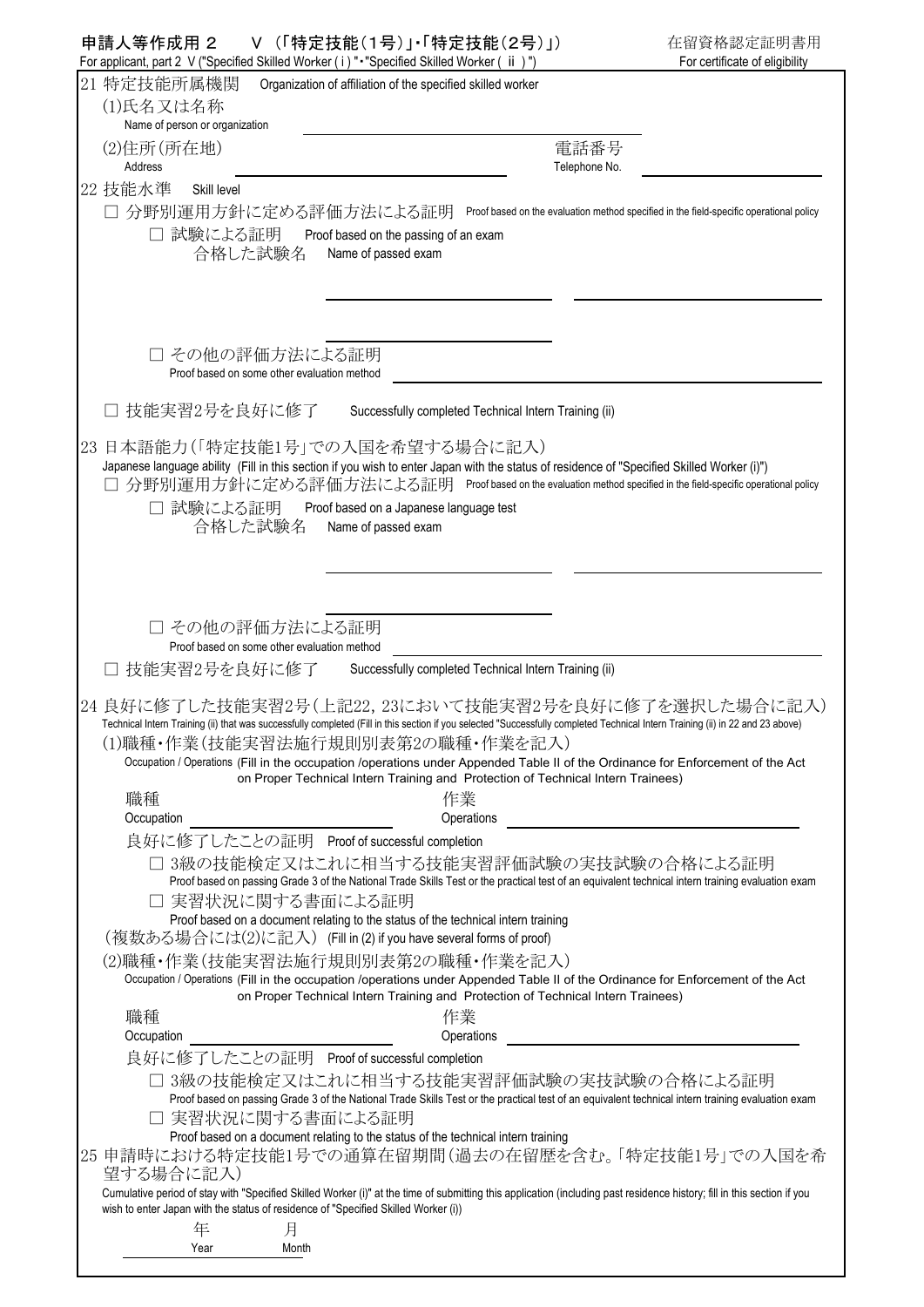|    | 申請人等作成用 3                                               |               |                           |                                                              | Ⅴ(「特定技能(1号)」・「特定技能(2号)」)                                                                                                                                     |                              |                                                         |   |            |                                                                                                                                                                                             | 在留資格認定証明書用                     |
|----|---------------------------------------------------------|---------------|---------------------------|--------------------------------------------------------------|--------------------------------------------------------------------------------------------------------------------------------------------------------------|------------------------------|---------------------------------------------------------|---|------------|---------------------------------------------------------------------------------------------------------------------------------------------------------------------------------------------|--------------------------------|
|    |                                                         |               |                           |                                                              | For applicant, part 3 V ("Specified Skilled Worker (i)" - "Specified Skilled Worker (ii)")                                                                   |                              |                                                         |   |            |                                                                                                                                                                                             | For certificate of eligibility |
|    |                                                         |               |                           |                                                              |                                                                                                                                                              |                              |                                                         |   |            | 26 特定技能雇用契約に係る保証金の徴収その他財産管理又は違約金等の支払契約の有無                                                                                                                                                   |                                |
|    | 有(徴収又は管理機関名:                                            |               |                           |                                                              |                                                                                                                                                              |                              | 徴収金額又は管理財産:                                             |   |            | Is there a contract on the collection of a deposit pertaining to the employment contract for a specified skilled worker, or management of other property or the payment of penalties, etc.? | ) •無                           |
|    |                                                         |               |                           |                                                              | Yes (Name of the organization collecting the deposit or managing property:                                                                                   |                              | Deposit amount or type of property managed:             |   |            |                                                                                                                                                                                             | No                             |
| 27 |                                                         |               |                           |                                                              |                                                                                                                                                              |                              |                                                         |   |            | 特定技能雇用契約に係る申込みの取次ぎ又は外国における活動準備に関する外国の機関への費用の                                                                                                                                                |                                |
|    |                                                         |               |                           |                                                              |                                                                                                                                                              |                              |                                                         |   |            | 支払について,その額及び内訳を十分に理解して合意していることの有無(当該費用の支払がある場合                                                                                                                                              |                                |
|    | に記入)                                                    |               |                           |                                                              |                                                                                                                                                              |                              |                                                         |   |            | Do you fully understand and agree on the amount and breakdown of expenses to be paid to the organization in a foreign country                                                               |                                |
|    |                                                         |               |                           |                                                              |                                                                                                                                                              |                              |                                                         |   |            | concerning mediation for the application pertaining to the employment contract for specified skilled workers or preparations for activities in                                              |                                |
|    |                                                         |               |                           |                                                              | the foreign country? (Fill in this section if there are expenses to be paid.)                                                                                |                              |                                                         |   |            |                                                                                                                                                                                             |                                |
|    | 有(外国の機関名:                                               |               |                           |                                                              |                                                                                                                                                              | 支払額及び内訳:                     |                                                         |   |            |                                                                                                                                                                                             | ) •無                           |
|    |                                                         |               |                           | Yes (Name of the organization in a foreign country:          |                                                                                                                                                              | Paid expenses and breakdown: |                                                         |   |            |                                                                                                                                                                                             | / No                           |
| 28 |                                                         |               |                           |                                                              |                                                                                                                                                              |                              |                                                         |   |            | 国籍又は住居を有する国又は地域において定められる、本邦で行う活動に関連して遵守すべき手続を                                                                                                                                               |                                |
|    |                                                         |               |                           |                                                              | 経ていることの有無(当該手続が定められている場合に記入)                                                                                                                                 |                              |                                                         |   |            |                                                                                                                                                                                             | 有·無                            |
|    |                                                         |               |                           |                                                              |                                                                                                                                                              |                              |                                                         |   |            | Have you followed the procedures to be complied with in relation to the activities to be conducted in Japan prescribed by the country or region                                             | Yes / No                       |
|    |                                                         |               |                           |                                                              | of nationality or residence? (Fill in this section if such procedures are prescribed.)                                                                       |                              |                                                         |   |            |                                                                                                                                                                                             |                                |
|    |                                                         |               |                           |                                                              |                                                                                                                                                              |                              |                                                         |   |            | 29 本邦において定期的に負担する費用について,対価の内容を十分に理解して合意していることの有無                                                                                                                                            |                                |
|    |                                                         |               |                           | (当該費用の負担がある場合に記入)                                            | Do you fully understand and have you agreed to the expenses to be paid on a regular basis in Japan? (Fill in this section if there are expenses to be paid.) |                              |                                                         |   |            |                                                                                                                                                                                             | 有・無                            |
|    |                                                         |               |                           |                                                              |                                                                                                                                                              |                              |                                                         |   |            |                                                                                                                                                                                             | Yes / No                       |
| 30 |                                                         |               |                           |                                                              |                                                                                                                                                              |                              |                                                         |   |            | 技能実習によって本邦において修得、習熟又は熟達した技能等の本国への移転に努めることの有無<br>(技能実習の在留資格をもって在留していたことがある場合であって、「特定技能2号」での入国を希望す                                                                                            |                                |
|    | る場合に記入)                                                 |               |                           |                                                              |                                                                                                                                                              |                              |                                                         |   |            |                                                                                                                                                                                             | 有・無                            |
|    |                                                         |               |                           |                                                              |                                                                                                                                                              |                              |                                                         |   |            | Will you endeavor to transfer the skills, etc. you acquire, the skills, etc. for which you increase proficiency or attain proficiency in Japan through                                      | Yes / No                       |
|    |                                                         |               |                           |                                                              | the technical intern training? (Fill in this section if you have a previous history of residing in Japan with the status of residence of "Technical          |                              |                                                         |   |            |                                                                                                                                                                                             |                                |
|    |                                                         |               |                           |                                                              | Intern Training", and wish to enter Japan with the status of residence of "Specified Skilled Worker (ii)".)                                                  |                              |                                                         |   |            |                                                                                                                                                                                             |                                |
|    |                                                         |               |                           |                                                              |                                                                                                                                                              |                              |                                                         |   |            | 31 申請人につき特定産業分野に特有の事情に鑑みて告示で定められる基準に適合していることの有無                                                                                                                                             |                                |
|    |                                                         |               |                           | (当該基準が定められている場合に記入)                                          |                                                                                                                                                              |                              |                                                         |   |            |                                                                                                                                                                                             | 有・無                            |
|    |                                                         |               |                           |                                                              | Do you meet the criteria prescribed in the public notice in consideration of circumstances specific to the specified industrial field pertaining to          |                              |                                                         |   |            |                                                                                                                                                                                             | Yes / No                       |
|    |                                                         |               |                           | you? (Fill in this section if such criteria are prescribed.) |                                                                                                                                                              |                              |                                                         |   |            |                                                                                                                                                                                             |                                |
| 32 | 歴<br>職                                                  |               | <b>Employment history</b> |                                                              |                                                                                                                                                              |                              |                                                         |   |            |                                                                                                                                                                                             |                                |
|    | 入社                                                      |               | 退社                        |                                                              |                                                                                                                                                              |                              | 入社                                                      |   | 退社         |                                                                                                                                                                                             |                                |
|    | Date of joining the company Date of leaving the company |               |                           |                                                              | 勤務先名称                                                                                                                                                        |                              | Date of joining the company Date of leaving the company |   |            |                                                                                                                                                                                             | 勤務先名称                          |
|    | 年<br>月                                                  | 年             | 月                         |                                                              | Place of employment                                                                                                                                          | 年                            | 月                                                       | 年 | 月          |                                                                                                                                                                                             | Place of employment            |
|    | Month<br>Year                                           | Year          | Month<br>÷                |                                                              |                                                                                                                                                              | Year                         | <b>Month</b>                                            |   | Year Month |                                                                                                                                                                                             |                                |
|    |                                                         |               |                           |                                                              |                                                                                                                                                              |                              |                                                         |   |            |                                                                                                                                                                                             |                                |
|    |                                                         |               |                           |                                                              |                                                                                                                                                              |                              |                                                         |   |            |                                                                                                                                                                                             |                                |
|    |                                                         |               |                           |                                                              |                                                                                                                                                              |                              |                                                         |   |            |                                                                                                                                                                                             |                                |
|    |                                                         |               |                           |                                                              |                                                                                                                                                              |                              |                                                         |   |            |                                                                                                                                                                                             |                                |
|    |                                                         |               |                           |                                                              |                                                                                                                                                              |                              |                                                         |   |            |                                                                                                                                                                                             |                                |
|    |                                                         |               |                           |                                                              | 33 申請人,法定代理人,法第7条の2第2項に規定する代理人                                                                                                                               |                              |                                                         |   |            |                                                                                                                                                                                             |                                |
|    |                                                         |               |                           |                                                              | (Applicant, legal representative or the authorized representative, prescribed in Paragraph 2 of Article 7-2.)                                                |                              |                                                         |   |            |                                                                                                                                                                                             |                                |
|    | (1)氏 名                                                  |               |                           |                                                              |                                                                                                                                                              |                              | (2)本人との関係                                               |   |            |                                                                                                                                                                                             |                                |
|    | Name                                                    |               |                           |                                                              |                                                                                                                                                              |                              | Relationship with the applicant                         |   |            |                                                                                                                                                                                             |                                |
|    | (3)住 所                                                  |               |                           |                                                              |                                                                                                                                                              |                              |                                                         |   |            |                                                                                                                                                                                             |                                |
|    | Address                                                 |               |                           |                                                              |                                                                                                                                                              |                              |                                                         |   |            |                                                                                                                                                                                             |                                |
|    |                                                         | 電話番号          |                           |                                                              |                                                                                                                                                              |                              | 携帯電話番号                                                  |   |            |                                                                                                                                                                                             |                                |
|    |                                                         | Telephone No. |                           |                                                              |                                                                                                                                                              |                              | Cellular Phone No.                                      |   |            |                                                                                                                                                                                             |                                |
|    |                                                         |               |                           |                                                              |                                                                                                                                                              |                              |                                                         |   |            |                                                                                                                                                                                             |                                |
|    |                                                         |               |                           |                                                              | 以上の記載内容は事実と相違ありません。<br>申請人(代理人)の署名/申請書作成年月日                                                                                                                  |                              |                                                         |   |            | I hereby declare that the statement given above is true and correct.                                                                                                                        |                                |
|    |                                                         |               |                           |                                                              |                                                                                                                                                              |                              |                                                         |   |            | Signature of the applicant (representative) / Date of filling in this form                                                                                                                  |                                |
|    |                                                         |               |                           |                                                              |                                                                                                                                                              |                              |                                                         |   |            | 月<br>年                                                                                                                                                                                      | 日                              |
|    |                                                         |               |                           |                                                              |                                                                                                                                                              |                              |                                                         |   |            | Year<br>Month                                                                                                                                                                               | Day                            |
|    | 注意                                                      |               |                           |                                                              |                                                                                                                                                              |                              |                                                         |   |            | 申請書作成後申請までに記載内容に変更が生じた場合,申請人(代理人)が変更箇所を訂正し,署名すること。                                                                                                                                          |                                |
|    | Attention                                               |               |                           |                                                              |                                                                                                                                                              |                              |                                                         |   |            | In cases where descriptions have changed after filling in this application form up until submission of this application, the                                                                |                                |
|    |                                                         |               |                           |                                                              | applicant (representative) must correct the part concerned and sign their name.                                                                              |                              |                                                         |   |            |                                                                                                                                                                                             |                                |
|    |                                                         |               |                           |                                                              |                                                                                                                                                              |                              |                                                         |   |            |                                                                                                                                                                                             |                                |
|    | ※ 取次者                                                   |               |                           | Agent or other authorized person                             |                                                                                                                                                              |                              |                                                         |   |            |                                                                                                                                                                                             |                                |
|    | (1)氏 名                                                  |               |                           |                                                              | (2)住 所                                                                                                                                                       |                              |                                                         |   |            |                                                                                                                                                                                             |                                |
|    | Name                                                    |               |                           |                                                              | Address                                                                                                                                                      |                              |                                                         |   |            |                                                                                                                                                                                             |                                |
|    | (3)所属機関等                                                |               |                           |                                                              | Organization to which the agent belongs                                                                                                                      |                              |                                                         |   | 電話番号       | Telephone No.                                                                                                                                                                               |                                |
|    |                                                         |               |                           |                                                              |                                                                                                                                                              |                              |                                                         |   |            |                                                                                                                                                                                             |                                |
|    |                                                         |               |                           |                                                              |                                                                                                                                                              |                              |                                                         |   |            |                                                                                                                                                                                             |                                |
|    |                                                         |               |                           |                                                              |                                                                                                                                                              |                              |                                                         |   |            |                                                                                                                                                                                             |                                |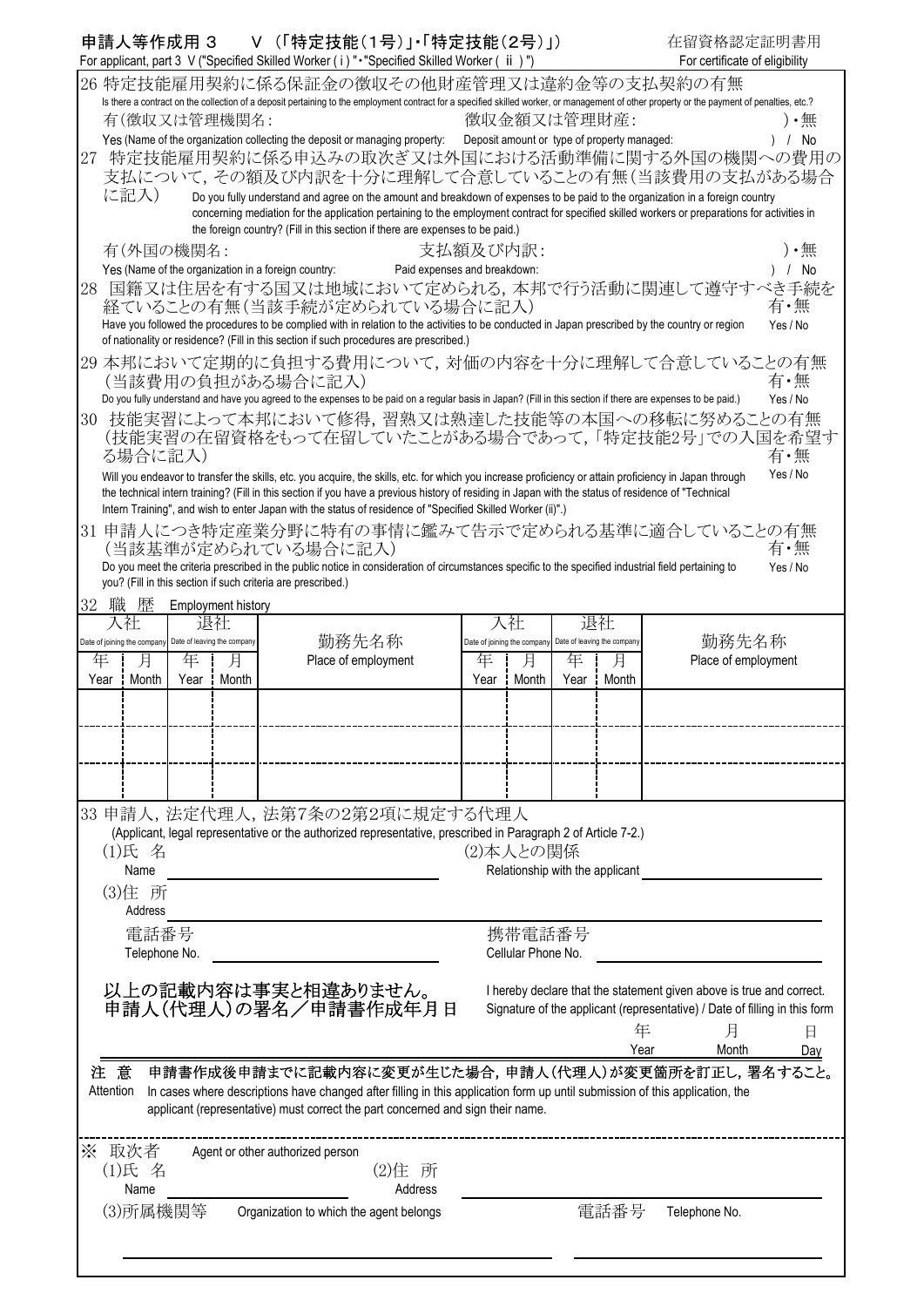| For organization, part 1 V ("Specified Skilled Worker (i) " • "Specified Skilled Worker ( ii ) ") |                                                                                                                                                                                                      |                                                    |              |                                                                                                                                                  |                                                            |       |       |      |                 |          |  |
|---------------------------------------------------------------------------------------------------|------------------------------------------------------------------------------------------------------------------------------------------------------------------------------------------------------|----------------------------------------------------|--------------|--------------------------------------------------------------------------------------------------------------------------------------------------|------------------------------------------------------------|-------|-------|------|-----------------|----------|--|
| 1 雇用する外国人の氏名<br>Name of foreign national being offered a contract                                 |                                                                                                                                                                                                      |                                                    |              |                                                                                                                                                  |                                                            |       |       |      |                 |          |  |
| 特定技能雇用契約                                                                                          |                                                                                                                                                                                                      | Employment contract for a specified skilled worker |              |                                                                                                                                                  |                                                            |       |       |      |                 |          |  |
| (1)雇用契約期間                                                                                         |                                                                                                                                                                                                      | 年                                                  | 月            | 日から                                                                                                                                              |                                                            | 年     | 月     |      | 日まで             |          |  |
| Period of employment contract from                                                                |                                                                                                                                                                                                      | Year                                               | Month        | Day                                                                                                                                              | to                                                         | Year  | Month |      | Day             |          |  |
|                                                                                                   |                                                                                                                                                                                                      |                                                    |              |                                                                                                                                                  |                                                            |       |       |      |                 |          |  |
| (2)従事すべき業務の内容(複数ある場合は全て記入)                                                                        | Contents of work to be engaged in (if there are several types of work, fill in all of the work)                                                                                                      |                                                    |              |                                                                                                                                                  |                                                            |       |       |      |                 |          |  |
| 特定産業分野                                                                                            |                                                                                                                                                                                                      |                                                    |              | 業務区分                                                                                                                                             |                                                            |       |       |      |                 |          |  |
| Specified industrial field                                                                        |                                                                                                                                                                                                      |                                                    |              | Work category                                                                                                                                    |                                                            |       |       |      |                 |          |  |
|                                                                                                   |                                                                                                                                                                                                      |                                                    |              |                                                                                                                                                  |                                                            |       |       |      |                 |          |  |
|                                                                                                   |                                                                                                                                                                                                      |                                                    |              |                                                                                                                                                  |                                                            |       |       |      |                 |          |  |
|                                                                                                   |                                                                                                                                                                                                      |                                                    |              |                                                                                                                                                  |                                                            |       |       |      |                 |          |  |
|                                                                                                   |                                                                                                                                                                                                      |                                                    |              |                                                                                                                                                  |                                                            |       |       |      |                 |          |  |
|                                                                                                   |                                                                                                                                                                                                      |                                                    |              |                                                                                                                                                  |                                                            |       |       |      |                 |          |  |
| 職種                                                                                                |                                                                                                                                                                                                      |                                                    |              | ○主たる職種を別紙「職種一覧」から選択して番号を記入(1つのみ)<br>Select the main occupation from the Attachment: "Occupations List", and fill in the number (select only one) |                                                            |       |       |      |                 |          |  |
| Occupation                                                                                        |                                                                                                                                                                                                      |                                                    |              |                                                                                                                                                  |                                                            |       |       |      |                 |          |  |
|                                                                                                   |                                                                                                                                                                                                      |                                                    |              | ○他に職種があれば別紙「職種一覧」から選択して番号を記入(複数選択可)                                                                                                              |                                                            |       |       |      |                 |          |  |
|                                                                                                   |                                                                                                                                                                                                      |                                                    |              | If there is any other occupation, select from the Attachment: "Occupations List", and fill in the number (more than one answer may be selected)  |                                                            |       |       |      |                 |          |  |
| (3)所定労働時間(週平均)                                                                                    |                                                                                                                                                                                                      |                                                    | 時間           |                                                                                                                                                  |                                                            |       |       |      |                 |          |  |
|                                                                                                   | Prescribed working hours (weekly average)                                                                                                                                                            |                                                    | hours        |                                                                                                                                                  |                                                            |       |       |      |                 |          |  |
|                                                                                                   | 所定労働時間が通常の労働者の所定労働時間と同等であることの有無                                                                                                                                                                      |                                                    |              |                                                                                                                                                  |                                                            |       |       |      | 有・無             |          |  |
|                                                                                                   | Are the prescribed working hours equivalent to the prescribed working hours of regular workers?                                                                                                      |                                                    |              |                                                                                                                                                  |                                                            |       |       |      | Yes / No        |          |  |
| (4)月額報酬<br>Monthly remuneration                                                                   |                                                                                                                                                                                                      | 円<br>Yen                                           |              | 同等の業務に従事する日本人の月額報酬<br>Monthly remuneration of Japanese national engaging in the same type of work                                                |                                                            |       |       |      |                 | 円<br>Yen |  |
|                                                                                                   |                                                                                                                                                                                                      |                                                    |              |                                                                                                                                                  |                                                            |       |       |      |                 |          |  |
|                                                                                                   | 報酬の額が日本人が従事する場合の報酬の額と同等以上であることの有無                                                                                                                                                                    |                                                    |              |                                                                                                                                                  |                                                            |       |       |      | 有·無<br>Yes / No |          |  |
| (5)報酬の支払方法                                                                                        | Will the foreign national receive an equal or greater amount of remuneration than a Japanese national would receive for comparable work?                                                             | 通貨払<br>$\Box$                                      |              |                                                                                                                                                  | □ 口座振込み                                                    |       |       |      |                 |          |  |
| Payment method of remuneration                                                                    |                                                                                                                                                                                                      |                                                    | Paid in cash |                                                                                                                                                  | Paid into a bank account                                   |       |       |      |                 |          |  |
| (6)外国人であることを理由として日本人と異なった待遇としている事項の有無                                                             |                                                                                                                                                                                                      |                                                    |              |                                                                                                                                                  |                                                            |       |       |      |                 |          |  |
|                                                                                                   | Are any matters stipulated related to treatment that differ from that given to a Japanese national due to the applicant being a foreign national?                                                    |                                                    |              |                                                                                                                                                  |                                                            |       |       |      |                 |          |  |
|                                                                                                   |                                                                                                                                                                                                      |                                                    |              |                                                                                                                                                  |                                                            |       |       |      |                 |          |  |
|                                                                                                   |                                                                                                                                                                                                      |                                                    |              |                                                                                                                                                  |                                                            |       |       |      |                 |          |  |
| 有(内容:<br>Yes (Details:                                                                            |                                                                                                                                                                                                      |                                                    |              |                                                                                                                                                  |                                                            |       |       |      | ) •無<br>) / No  |          |  |
| (7)外国人が一時帰国を希望した場合には,必要な有給休暇を取得させるものとしていることの有無                                                    |                                                                                                                                                                                                      |                                                    |              |                                                                                                                                                  |                                                            |       |       |      | 有・無             |          |  |
|                                                                                                   | Will the foreign national be given the necessary paid holidays in the event of wanting to return temporarily to his/her home country?                                                                |                                                    |              |                                                                                                                                                  |                                                            |       |       |      | Yes / No        |          |  |
| (8)雇用関係につき特定産業分野に特有の事情に鑑みて告示で定められる基準に適合していることの有無(当該基準が定められている場合                                   |                                                                                                                                                                                                      |                                                    |              |                                                                                                                                                  |                                                            |       |       |      |                 |          |  |
| に記入)                                                                                              |                                                                                                                                                                                                      |                                                    |              | Are the criteria, which are stipulated in a public notice in consideration of circumstances specific to the specified industrial                 |                                                            |       |       |      | 有・無             |          |  |
|                                                                                                   |                                                                                                                                                                                                      |                                                    |              | field in terms of the employment relations, being met? (Fill in this section if such criteria are stipulated.)                                   |                                                            |       |       |      | Yes / No        |          |  |
| (9)外国人が特定技能雇用契約終了後の帰国に要する旅費を負担することができないときは,当該旅費を負担するとともに,出国が円滑に                                   |                                                                                                                                                                                                      |                                                    |              |                                                                                                                                                  |                                                            |       |       |      |                 |          |  |
|                                                                                                   | なされるよう必要な措置を講ずることとしていることの有無                                                                                                                                                                          |                                                    |              |                                                                                                                                                  |                                                            |       |       |      | 有・無             |          |  |
|                                                                                                   | If a foreign national cannot afford the travel expenses for return to his/her home country after the end of the employment contract for specified                                                    |                                                    |              |                                                                                                                                                  |                                                            |       |       |      | Yes / No        |          |  |
|                                                                                                   | skilled workers, will the organization of affiliation pay for the travel expenses and take necessary measures to ensure smooth departure?                                                            |                                                    |              |                                                                                                                                                  |                                                            |       |       |      |                 |          |  |
| (10)外国人の健康の状況その他の生活の状況を把握するために必要な措置を講ずることとしていることの有無                                               |                                                                                                                                                                                                      |                                                    |              |                                                                                                                                                  |                                                            |       |       |      | 有·無             |          |  |
|                                                                                                   | Is the organization of affiliation taking the necessary measures to check the state of the foreign national's health and other living conditions?                                                    |                                                    |              |                                                                                                                                                  |                                                            |       |       |      | Yes / No        |          |  |
| (11)外国人の適正な在留に資するために必要な事項につき特定産業分野に特有の事情に鑑みて告示で定められる基準に適合しているこ                                    | との有無(当該基準が定められている場合に記入)                                                                                                                                                                              |                                                    |              |                                                                                                                                                  |                                                            |       |       |      | 有・無             |          |  |
|                                                                                                   | Are the criteria, which are stipulated in a public notice in consideration of circumstances specific to the specified industrial field in terms of the                                               |                                                    |              |                                                                                                                                                  |                                                            |       |       |      | Yes / No        |          |  |
|                                                                                                   | matters necessary to ensure the proper residence of the foreign nationals, being met? (Fill in this section if such criteria are stipulated.)                                                        |                                                    |              |                                                                                                                                                  |                                                            |       |       |      |                 |          |  |
| (12)派遣先(労働者派遣の対象とする場合に記入)                                                                         |                                                                                                                                                                                                      |                                                    |              |                                                                                                                                                  |                                                            |       |       |      |                 |          |  |
|                                                                                                   | Dispatch site (Fill in this section if the foreign national may be sent out for worker dispatch)                                                                                                     |                                                    |              |                                                                                                                                                  |                                                            |       |       |      |                 |          |  |
| 氏名又は名称                                                                                            |                                                                                                                                                                                                      |                                                    |              |                                                                                                                                                  | 法人番号(13桁)                                                  |       |       |      |                 |          |  |
| Name of person or                                                                                 |                                                                                                                                                                                                      |                                                    |              |                                                                                                                                                  | Corporation no. (combination                               |       |       |      |                 |          |  |
| organization                                                                                      |                                                                                                                                                                                                      |                                                    |              |                                                                                                                                                  | of 13 numbers and letters)                                 |       |       |      |                 |          |  |
| 住所(所在地)                                                                                           |                                                                                                                                                                                                      |                                                    |              |                                                                                                                                                  | 電話番号                                                       |       |       |      |                 |          |  |
| Address                                                                                           |                                                                                                                                                                                                      |                                                    |              |                                                                                                                                                  | Telephone No.                                              |       |       |      |                 |          |  |
| 代表者の氏名                                                                                            |                                                                                                                                                                                                      |                                                    |              |                                                                                                                                                  |                                                            |       |       |      |                 |          |  |
| Name of the representative                                                                        |                                                                                                                                                                                                      |                                                    |              |                                                                                                                                                  |                                                            |       |       |      |                 |          |  |
| 派遣期間                                                                                              |                                                                                                                                                                                                      | 年                                                  | 月            | 日から                                                                                                                                              | 年                                                          | 月     |       | 日 まで |                 |          |  |
| Period of dispatch                                                                                | from                                                                                                                                                                                                 | Year                                               | Month        | to<br>Day                                                                                                                                        | Year                                                       | Month |       | Day  |                 |          |  |
|                                                                                                   |                                                                                                                                                                                                      |                                                    |              |                                                                                                                                                  |                                                            |       |       |      |                 |          |  |
| (13)職業紹介事業者(特定技能雇用契約の成立をあっせんする職業紹介事業者がある場合に記入)                                                    |                                                                                                                                                                                                      |                                                    |              |                                                                                                                                                  |                                                            |       |       |      |                 |          |  |
|                                                                                                   | Employment placement service provider (fill in this section if there is an employment placement service provider that arranges the conclusion of employment contracts for specified skilled workers) |                                                    |              |                                                                                                                                                  |                                                            |       |       |      |                 |          |  |
| 氏名又は名称                                                                                            |                                                                                                                                                                                                      |                                                    |              |                                                                                                                                                  | 法人番号(13桁)                                                  |       |       |      |                 |          |  |
| Name of person or                                                                                 |                                                                                                                                                                                                      |                                                    |              |                                                                                                                                                  | Corporation no. (combination<br>of 13 numbers and letters) |       |       |      |                 |          |  |
| organization                                                                                      |                                                                                                                                                                                                      |                                                    |              |                                                                                                                                                  | 電話番号                                                       |       |       |      |                 |          |  |
| 住所(所在地)<br>Address                                                                                |                                                                                                                                                                                                      |                                                    |              |                                                                                                                                                  | Telephone No.                                              |       |       |      |                 |          |  |
| 許可·届出番号                                                                                           |                                                                                                                                                                                                      |                                                    |              | 受理年月日                                                                                                                                            | 年                                                          | 月     |       | 日    |                 |          |  |

## 所属機関等作成用 1 V (「特定技能(1号)」・「特定技能(2号)」) 在留資格認定証明書用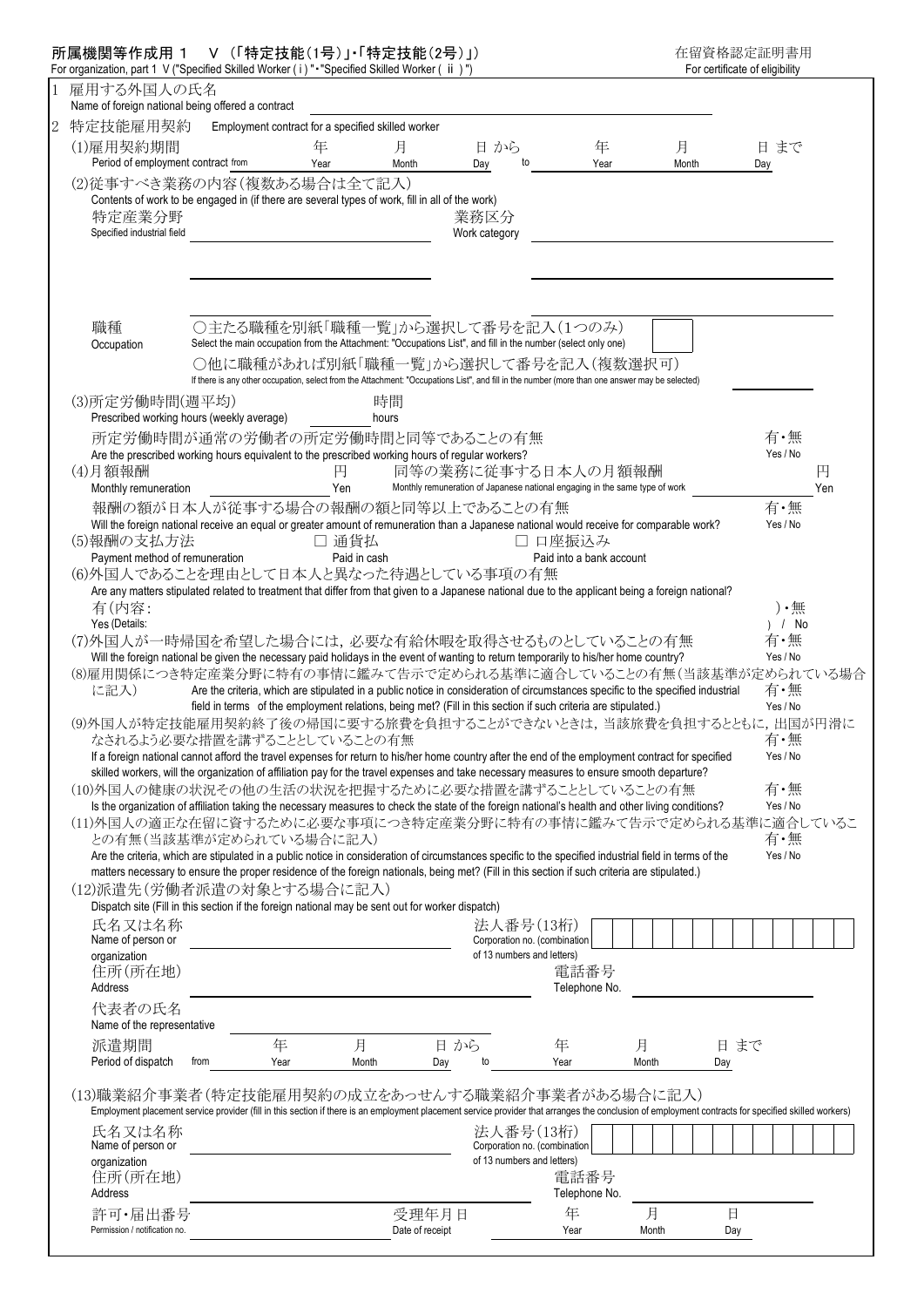## 所属機関等作成用 2 V (「特定技能(1号)」・「特定技能(2号)」) 在留資格認定証明書用 For organization, part 2 V ("Specified Skilled Worker ( i) " "Specified Skilled Worker ( ii ) ") For certificate of eligibility

|   |                                                 | 0. Organization, part z v (Opedined Onlined Worker (T) Opedined Onlined Worker (Tit)<br>(14)取次機関(職業紹介事業者があっせんを行うに際し,情報の取次ぎを行う者がある場合に記入)                                                                                                                                                                                                |                                     |                                                                                  |                                                               |  |                             | TUI CONTINUATO UI ORGIUMIN |  |          |             |  |
|---|-------------------------------------------------|----------------------------------------------------------------------------------------------------------------------------------------------------------------------------------------------------------------------------------------------------------------------------------------------------------------------------------------|-------------------------------------|----------------------------------------------------------------------------------|---------------------------------------------------------------|--|-----------------------------|----------------------------|--|----------|-------------|--|
|   | 氏名又は名称                                          | Intermediary organization (fill in this section if there is a person who mediates information at the time of an employment placement service provider acting as an agent)                                                                                                                                                              |                                     |                                                                                  |                                                               |  |                             |                            |  |          |             |  |
|   | Name of person or organization                  |                                                                                                                                                                                                                                                                                                                                        |                                     |                                                                                  |                                                               |  |                             |                            |  |          |             |  |
|   | 住所(所在地)<br>Address                              |                                                                                                                                                                                                                                                                                                                                        |                                     |                                                                                  | 電話番号<br>Telephone No.                                         |  |                             |                            |  |          |             |  |
| 3 | 特定技能所属機関                                        | Organization of affiliation of the specified skilled worker                                                                                                                                                                                                                                                                            |                                     |                                                                                  |                                                               |  |                             |                            |  |          |             |  |
|   | (1)氏名又は名称<br>Name of person or                  |                                                                                                                                                                                                                                                                                                                                        |                                     | (2)法人番号(13桁)<br>Corporation no. (combination of                                  |                                                               |  |                             |                            |  |          |             |  |
|   | organization<br>(3)業種                           | ○主たる業種を以下から選択して番号を記入(1つのみ)                                                                                                                                                                                                                                                                                                             |                                     | 13 numbers and letters)                                                          |                                                               |  |                             |                            |  |          |             |  |
|   | <b>Business type</b>                            | Select the main business type from below and write the corresponding number (select only one)                                                                                                                                                                                                                                          |                                     |                                                                                  |                                                               |  |                             |                            |  |          |             |  |
|   |                                                 | ○他に業種があれば以下から選択して番号を記入(複数選択可)<br>If there are another other business types, select from below and write the corresponding number (multiple answers possible)                                                                                                                                                                           |                                     |                                                                                  |                                                               |  |                             |                            |  |          |             |  |
|   | 製造業                                             | 【①食料品                                                                                                                                                                                                                                                                                                                                  | ②繊維工業                               | ③プラスチック製品                                                                        |                                                               |  | ④金属製品                       |                            |  |          |             |  |
|   | Manufacturing                                   | Food products<br>Textile industry<br>⑤生産用機械器具                                                                                                                                                                                                                                                                                          | 6電気機械器具                             | Plastic products<br>⑦輸送用機械器具                                                     |                                                               |  | Metal products              | 8その他(                      |  |          |             |  |
|   |                                                 | Industrial machinery and equipment Electrical machinery and equipment Transportationmachinery and equipment                                                                                                                                                                                                                            |                                     |                                                                                  |                                                               |  |                             | Others                     |  |          |             |  |
|   | 卸売業<br>Wholesale                                | 【⑨各種商品(総合商社等)<br>Various products (general trading company, etc.)                                                                                                                                                                                                                                                                      |                                     | ⑩繊維・衣服等<br>Textile, clothing, etc.                                               |                                                               |  | ⑪飲食料品<br>Food and beverages |                            |  |          |             |  |
|   |                                                 | 12 建築材料, 鉱物·金属材料等<br>Building materials, mineral and metal materials etc.                                                                                                                                                                                                                                                              |                                     | <b>13機械器具</b><br>Machinery and equipment                                         |                                                               |  | (4)その他(<br><b>Others</b>    |                            |  |          | $\mathbf l$ |  |
|   | 小売業                                             | 【 ⑮各種商品                                                                                                                                                                                                                                                                                                                                |                                     | 16織物・衣服・身の回り品                                                                    |                                                               |  |                             |                            |  |          |             |  |
|   | Retail                                          | Various products<br>⒄飲食料品(コンビニエンスストア等)                                                                                                                                                                                                                                                                                                 |                                     | Fabric, clothing, personal belongings<br>18機械器具小売業                               |                                                               |  | 19その他(                      |                            |  |          | -1          |  |
|   |                                                 | Food and beverages (convenience store, etc.)                                                                                                                                                                                                                                                                                           |                                     | Machinery and equipment retailing                                                |                                                               |  | Others                      |                            |  |          |             |  |
|   |                                                 | 学術研究, 専門・技術サービス業 Academic research, specialized / technical services<br>【 20学術·開発研究機関                                                                                                                                                                                                                                                  |                                     | 21専門サービス業(他に分類されないもの)                                                            |                                                               |  |                             |                            |  |          |             |  |
|   |                                                 | Academic research, specialized / technical service industry<br>22広告業                                                                                                                                                                                                                                                                   |                                     | Specialized service industry (not categorized elsewhere)<br>②技術サービス業(他に分類されないもの) |                                                               |  |                             |                            |  |          |             |  |
|   |                                                 | Advertising industry                                                                                                                                                                                                                                                                                                                   |                                     | Technical service industry (not categorized elsewhere)                           |                                                               |  |                             |                            |  |          |             |  |
|   | 医療・福祉業                                          | 【 ②医療業<br>Medical / welfare services   Medical industry                                                                                                                                                                                                                                                                                | <b>25保健衛生</b><br>Health and hygiene | 26社会保険·社会福祉·介護事業<br>Social insurance / social welfare / nursing care             |                                                               |  |                             |                            |  |          |             |  |
|   | ②農林業<br>Agriculture                             | 29鉱業,採石業,砂利採取業<br>28漁業<br>Mining, quarrying, gravel extraction<br>Fishery                                                                                                                                                                                                                                                              |                                     | 30建設業<br>Construction                                                            | 3電気・ガス・熱供給・水道業<br>Electricity, gas, heat supply, water supply |  |                             |                            |  |          |             |  |
|   | <b> @情報通信業</b>                                  |                                                                                                                                                                                                                                                                                                                                        | 33運輸·信書便事業                          | 3全融·保険業                                                                          |                                                               |  | 35不動産·物品賃貸業                 |                            |  |          |             |  |
|   | 36宿泊業                                           | Information and communication industry<br><b>の飲食サービス業</b>                                                                                                                                                                                                                                                                              | Transportation and correspondence   | Finance / insurance<br>③生活関連サービス(理容・美容等)・娯楽業                                     |                                                               |  | Real estate / rental goods  |                            |  |          |             |  |
|   | Accommodation                                   | Food and beverage service industry<br>4その他の教育, 学習支援業 4職業紹介・労働者派遣業                                                                                                                                                                                                                                                                      |                                     | Lifestyle-related services (barber / beauty, etc.) / entertainment industry      |                                                               |  |                             |                            |  |          |             |  |
|   | 39学校教育<br>School education                      | Other education, learning support industry                                                                                                                                                                                                                                                                                             |                                     | Employment placement / worker dispatch industry                                  |                                                               |  |                             |                            |  |          |             |  |
|   |                                                 | ⑫複合サービス事業(郵便局,農林水産業協同組合,事業協同組合(他に分類されないもの))<br>Combined services (post office, agriculture, forestry and fisheries cooperative association, business cooperative (not categorized elsewhere))                                                                                                                                          |                                     |                                                                                  |                                                               |  |                             |                            |  |          |             |  |
|   |                                                 | 43その他の事業サービス業(速記・ワープロ入力・複写業,建物サービス業,警備業等)                                                                                                                                                                                                                                                                                              |                                     |                                                                                  |                                                               |  |                             |                            |  |          |             |  |
|   | <b>④その他のサービス業(</b>                              | Other business services (shorthand / word processing / copying, building services, security business, etc.)                                                                                                                                                                                                                            | 45宗教                                | 46公務(他に分類されないもの)                                                                 |                                                               |  | ⑷分類不能の産業(                   |                            |  |          |             |  |
|   | Other service industries<br>(4)住所(所在地)          |                                                                                                                                                                                                                                                                                                                                        | Religion                            | Public service (not categorized elsewhere)                                       | 電話番号                                                          |  | Unclassifiable industry     |                            |  |          |             |  |
|   | Address                                         |                                                                                                                                                                                                                                                                                                                                        |                                     |                                                                                  | Telephone No.                                                 |  |                             |                            |  |          |             |  |
|   | (5)資本金<br>Capital                               | 円<br>Yen                                                                                                                                                                                                                                                                                                                               |                                     | (6)年間売上金額(直近年度)<br>Annual sales (latest year)                                    |                                                               |  |                             | 円<br>Yen                   |  |          |             |  |
|   | (7)常勤職員数                                        |                                                                                                                                                                                                                                                                                                                                        | 名                                   |                                                                                  |                                                               |  |                             |                            |  |          |             |  |
|   | Number of full-time employees<br>(8)代表者の氏名      |                                                                                                                                                                                                                                                                                                                                        |                                     |                                                                                  |                                                               |  |                             |                            |  |          |             |  |
|   | Name of the representative                      |                                                                                                                                                                                                                                                                                                                                        |                                     |                                                                                  |                                                               |  |                             |                            |  |          |             |  |
|   | (9)勤務させる事業所名<br>Name of place of business where |                                                                                                                                                                                                                                                                                                                                        |                                     | 所在地<br>Address                                                                   |                                                               |  |                             |                            |  |          |             |  |
|   | foreign national is to work                     | 健康保険及び厚生年金保険の適用事業所であることの有無                                                                                                                                                                                                                                                                                                             |                                     |                                                                                  | 有・無                                                           |  |                             |                            |  |          |             |  |
|   |                                                 | Does the place of business apply health insurance and employees pension insurance?                                                                                                                                                                                                                                                     |                                     |                                                                                  | Yes / No                                                      |  |                             |                            |  |          |             |  |
|   |                                                 | 労災保険及び雇用保険の適用事業所であることの有無<br>Does the place of business apply industrial accident insurance and employment insurance?                                                                                                                                                                                                                   |                                     |                                                                                  | 有・無<br>Yes / No                                               |  |                             |                            |  |          |             |  |
|   | 労働保険番号                                          |                                                                                                                                                                                                                                                                                                                                        |                                     |                                                                                  |                                                               |  |                             |                            |  |          |             |  |
|   | Labor insurance number                          | (10)労働,社会保険及び租税に関する法令の規定に違反したことの有無                                                                                                                                                                                                                                                                                                     |                                     |                                                                                  |                                                               |  |                             |                            |  |          |             |  |
|   | 有(内容:                                           | Has the organization ever been in violation of the provisions of laws and regulations concerning labor, social insurance or tax?                                                                                                                                                                                                       |                                     |                                                                                  |                                                               |  |                             |                            |  |          | $) \cdot$ 無 |  |
|   | Yes (Details:                                   |                                                                                                                                                                                                                                                                                                                                        |                                     |                                                                                  |                                                               |  |                             |                            |  | $)$ / No |             |  |
|   |                                                 | (11)特定技能雇用契約の締結の日前1年以内又は締結の日以後に、外国人が従事する業務と同種の業務に従事していた労働者を非自発<br>的に離職させたことの有無                                                                                                                                                                                                                                                         |                                     |                                                                                  |                                                               |  |                             |                            |  |          |             |  |
|   |                                                 | Has a worker who engaged in work of the same type as that which the foreign national is to engage in ever been forced to leave within one year prior to the date of<br>the foreign national entering into the employment contract for specified skilled workers or after the date of the foreign national entering into such contract? |                                     |                                                                                  |                                                               |  |                             |                            |  |          |             |  |
|   | 有(内容·理由:                                        |                                                                                                                                                                                                                                                                                                                                        |                                     |                                                                                  |                                                               |  |                             |                            |  |          | ) •無        |  |
|   | Yes (Details / Reason:                          |                                                                                                                                                                                                                                                                                                                                        |                                     |                                                                                  |                                                               |  |                             |                            |  | ) / No   |             |  |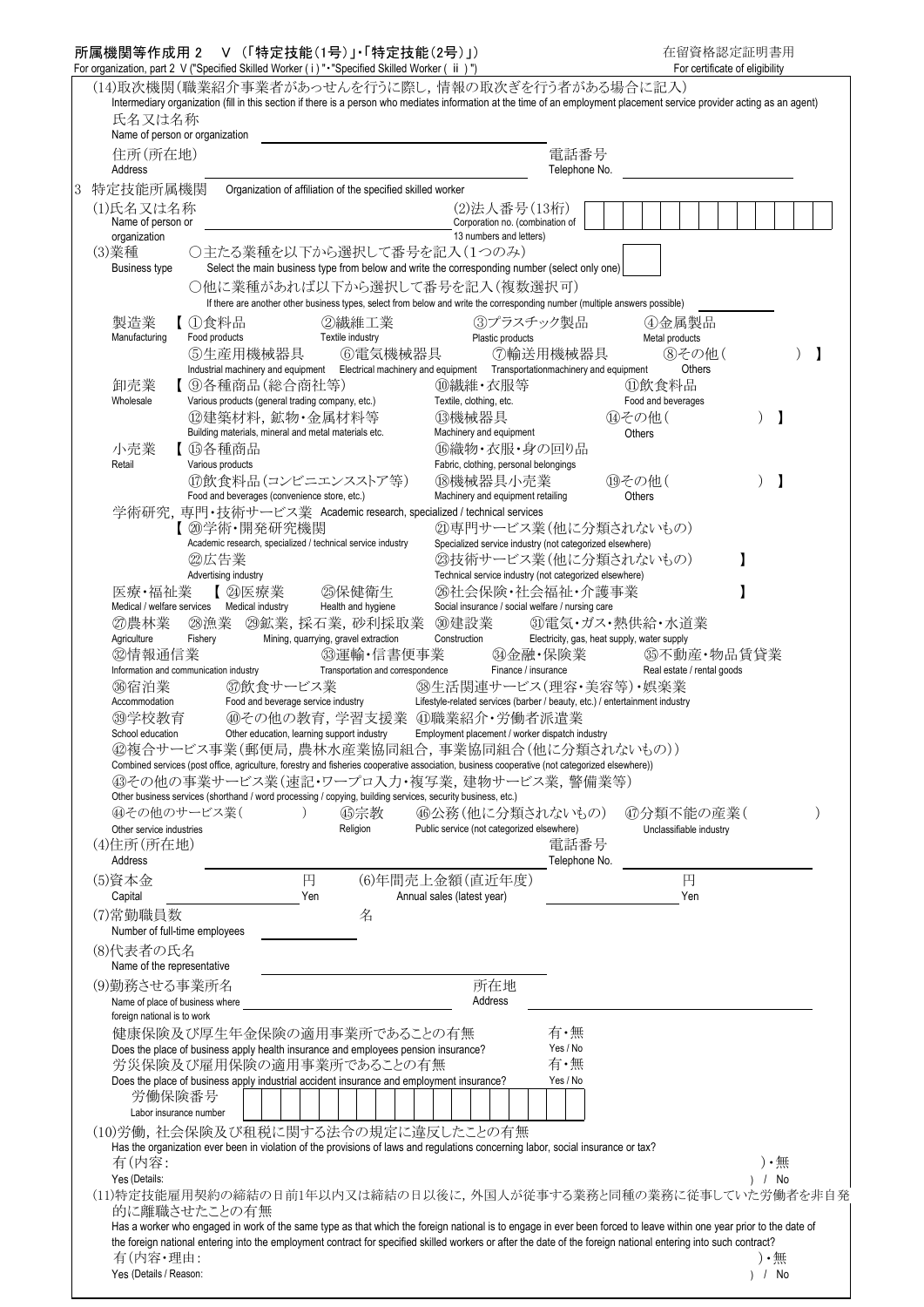| For organization, part 3 V ("Specified Skilled Worker ( i ) " • "Specified Skilled Worker ( ii ) ")                                                                                                                                                                           | For certificate of eligibility |
|-------------------------------------------------------------------------------------------------------------------------------------------------------------------------------------------------------------------------------------------------------------------------------|--------------------------------|
| (12)特定技能雇用契約の締結の日前1年以内又は締結の日以後に,特定技能所属機関の責めに帰すべき事由により外国人の行方不明者                                                                                                                                                                                                                |                                |
| Has the organization ever caused a foreign national to disappear due to a cause attributable to the fault of the organization of affiliation of the specified skilled worker<br>を発生させたことの有無                                                                                   |                                |
| within one year prior to the date of the foreign national entering into the employment contract for specified skilled workers or after the date of the foreign national entering into such contract?<br>有(内容:                                                                 | $\cdot$ ##                     |
| Yes (Details:                                                                                                                                                                                                                                                                 | ) / No                         |
| (13)特定技能所属機関・その役員・支援責任者・支援担当者が法令に違反して刑に処せられたことの有無                                                                                                                                                                                                                             |                                |
| Has the organization of affiliation of the specified skilled worker or its officer, support manager or support staff ever been sentenced to a criminal punishment due to a violation of laws and regulations?                                                                 |                                |
| 有(内容・該当者名:                                                                                                                                                                                                                                                                    | $\cdot$ $\overline{H}$         |
| Yes (Details/Name of applicable person:<br>(14)特定技能所属機関・その役員・支援責任者・支援担当者が特定技能雇用契約の適正な履行に影響する精神の機能の障害を有するこ                                                                                                                                                                     | ) / No                         |
| Does the organization of affiliation of the specified skilled worker, its officer, support manager or support staff have a mental disability which will have an impact on<br>との有無                                                                                             |                                |
| proper performance of the employment contract for specified skilled workers?                                                                                                                                                                                                  |                                |
| 有(内容・該当者名:                                                                                                                                                                                                                                                                    | $\cdot$ $\ddot{=}$             |
| Yes (Details/Name of applicable person:                                                                                                                                                                                                                                       | $)$ / No                       |
| (15)特定技能所属機関・その役員・支援責任者・支援担当者が破産手続開始の決定を受けて復権を得ないことの有無<br>Has the organization of affiliation of the specified skilled worker, its officer, support manager or support staff become subject to the commencement of bankruptcy procedures and yet to have its rights restored? |                                |
| 有(内容・該当者名:                                                                                                                                                                                                                                                                    | $\cdot$ ##                     |
| Yes (Details/Name of applicable person:                                                                                                                                                                                                                                       | ) / No                         |
| (16)特定技能所属機関・その役員・支援責任者・支援担当者が技能実習法第16条第1項の規定により実習認定を取り消されたことの有無                                                                                                                                                                                                              |                                |
| Has the organization of affiliation of the specified skilled worker, its officer, support manager or support staff ever had its accreditation of the training revoked as provided for in Article 16,                                                                          |                                |
| paragraph (1) of the Technical Intern Training Act?                                                                                                                                                                                                                           | $\cdot$ 無                      |
| 有(内容・該当者名:<br>Yes (Details/Name of applicable person:                                                                                                                                                                                                                         | $)$ / No                       |
| (17)特定技能所属機関・その役員・支援責任者・支援担当者が技能実習法第16条第1項の規定により実習認定を取り消された法人の役員                                                                                                                                                                                                              |                                |
| であったことの有無<br>Has the organization of affiliation of the specified skilled worker, its officer, support manager or support staff ever been an officer of a corporation that has                                                                                                |                                |
| had its accreditation of training revoked as provided for in Article 16, paragraph (1) of the Technical Intern Training Act?                                                                                                                                                  |                                |
| 有(内容・該当者名:                                                                                                                                                                                                                                                                    | $\cdot$ $\ddot{=}$             |
| Yes (Details/Name of applicable person:                                                                                                                                                                                                                                       | $)$ / No                       |
| (18)特定技能所属機関·その役員·支援責任者·支援担当者が特定技能雇用契約の締結の日前5年以内又は締結の日以後に、出入国又<br>は労働に関する法令に関し不正又は著しく不当な行為をしたことの有無                                                                                                                                                                            |                                |
| Has the organization of affiliation of the specified skilled worker, its officer, support manager or support staff ever committed a wrongful or seriously unjust act in relation to immigration or                                                                            |                                |
| labor-related laws or regulations within five years of the date of entering into the employment contract for specified skilled workers or after the date of entering into such contract?                                                                                      |                                |
| 有(内容・該当者名:                                                                                                                                                                                                                                                                    | $\cdot$ ##                     |
| Yes (Details/Name of applicable person:                                                                                                                                                                                                                                       | ) / No                         |
| (19)特定技能所属機関・その役員・支援責任者・支援担当者が暴力団員であること又は5年以内に暴力団員であったことの有無                                                                                                                                                                                                                   |                                |
| Is the organization of affiliation of the specified skilled worker, its officer, support manager or support staff currently an organized crime member or was it formerly an organized crime member within the past five years?<br>有(内容・該当者名:                                  | $\cdot$ $\overline{H}$         |
| Yes (Details/Name of applicable person:                                                                                                                                                                                                                                       | ) / No                         |
| (20)特定技能所属機関・その役員・支援責任者・支援担当者の法定代理人(法人である場合はその役員)が(13)から(19)に該当することの有                                                                                                                                                                                                         |                                |
| 無(特定技能所属機関・その役員・支援責任者・支援担当者が営業に関し成年者と同一の行為能力を有しない未成年者である場合に記入)                                                                                                                                                                                                                |                                |
| Does the statutory agent (its officer in the case of a corporation) of the organization of affiliation of the specified skilled worker, its officer, support manager or support                                                                                               |                                |
| staff fall under any of (13) to (19)? (Fill in this section if the organization of affiliation of the specified skilled worker, its officer, support manager or support staff is a minor                                                                                      |                                |
| who does not have the same capacity to act as a person who has reached the age of majority in relation to business.)<br>有(内容・該当者名:                                                                                                                                            | ) •無                           |
| Yes (Details/Name of applicable person:                                                                                                                                                                                                                                       | ) / No                         |
| (21)暴力団員又は5年以内に暴力団員であった者がその事業活動を支配する者であることの有無                                                                                                                                                                                                                                 |                                |
| Is an organized crime member or a person who was formerly an organized crime member within the past five years controlling the business activities of the organization of affiliation of specified skilled workers?                                                           |                                |
|                                                                                                                                                                                                                                                                               |                                |
| 有(内容:                                                                                                                                                                                                                                                                         | $\cdot$ $\ddot{=}$             |
| Yes (Details:                                                                                                                                                                                                                                                                 | $)$ / No                       |
| (22)外国人の活動内容に関する文書を作成し、活動をさせる事務所に特定技能雇用契約終了の日から1年以上備えて置くこととしているこ<br>との有無 Is the organization taking measures to prepare documents on the contents of the activities of the foreign national, and to keep them at the place of                                                 | 有・無                            |
| business where the foreign national is engaging in the activities for at least one year from the date of termination of the contract?                                                                                                                                         | Yes / No                       |
| (23)特定技能雇用契約に係る保証金の徴収その他財産管理又は違約金等の支払契約があることを認識して特定技能雇用契約を締結し                                                                                                                                                                                                                 |                                |
| Has the organization entered into an employment contract for specified skilled workers knowing about the existence of an agreement to collect a deposit or to<br>ていることの有無                                                                                                     |                                |
| control property or to demand payment of penalties pertaining to the employment contract for specified skilled workers?                                                                                                                                                       |                                |
| 有(内容:<br>Yes (Details:                                                                                                                                                                                                                                                        | $\cdot$ ##<br>$)$ / No         |
| (24)特定技能雇用契約の不履行について違約金等の支払契約を締結していることの有無                                                                                                                                                                                                                                     |                                |
| Has the organization entered into an agreement on the payment of penalties, etc. with regard to non-performance of the employment contract for specified skilled workers?                                                                                                     |                                |
| 有(内容:                                                                                                                                                                                                                                                                         | $\cdot$ 無                      |
| Yes (Details:                                                                                                                                                                                                                                                                 | $)$ / No                       |
| (25)1号特定技能外国人支援に要する費用について、直接又は間接に外国人に負担させないこととしていることの有無(申請人が「特定技能」                                                                                                                                                                                                            |                                |
| 号」での入国を希望する場合に記入)<br>Has the organization established practical measures to ensure the foreign national is not being made to pay either directly or indirectly for the costs required for support                                                                             | 有・無                            |
| for Specified Skilled Worker (i)? (Fill in this section if the applicant wishes to enter Japan under the status of residence of "Specified Skilled Worker (i)".)                                                                                                              | Yes / No                       |
| (以下(26), (27)は外国人を労働者派遣の対象とする場合に記入)<br>(Fill in sections (26) and (27) if the foreign national is likely to be sent as a dispatch worker.)                                                                                                                                    |                                |
| (26)次のいずれかに該当することの有無<br>Whether it falls under any of the following cases:                                                                                                                                                                                                    | 有・無                            |
| (有の場合は該当するものを選択)<br>(If "Yes", choose the corresponding item)                                                                                                                                                                                                                 | Yes / No                       |
| ①派遣先において従事する業務の属する特定産業分野に係る業務又はこれに関連する業務を行っていること                                                                                                                                                                                                                              |                                |
| A dispatch site conducting work pertaining to a specified industrial field to which the work the foreign national is to engage in at the dispatch site belongs or related work                                                                                                |                                |
| (内容:<br>(Details:                                                                                                                                                                                                                                                             |                                |
| ②地方公共団体又は①に該当する者が資本金の過半数を出資していること                                                                                                                                                                                                                                             |                                |
| A local government or a person who falls under ① who has invested a majority of the stated capital                                                                                                                                                                            |                                |
| (内容:                                                                                                                                                                                                                                                                          |                                |
| (Details:                                                                                                                                                                                                                                                                     |                                |
| □ ③地方公共団体又は①に該当する者が業務執行に実質的に関与していること                                                                                                                                                                                                                                          |                                |
| A local government or a person who falls under $(1)$ who is substantially involved in execution of the business<br>(内容:                                                                                                                                                       |                                |
| (Details:                                                                                                                                                                                                                                                                     |                                |
| ④派遣先において従事する業務の属する分野が農業である場合であって国家戦略特別区域法第16条の5第1項に規定する特定機                                                                                                                                                                                                                    |                                |
| 関であること                                                                                                                                                                                                                                                                        |                                |
| The field of work the foreign national is to engage in at the dispatch site is agriculture, and the organization is the specified organization prescribed in Article 16-5,                                                                                                    |                                |
| paragraph (1) of the National Strategy Special Zone Act.<br>(27)労働者派遣をすることとしている派遣先が(10)から(21)に該当していることの有無                                                                                                                                                                     |                                |
| Will the organization be sending dispatch workers to a dispatch site that comes under (10) to (21) above?                                                                                                                                                                     |                                |
| 有(内容:                                                                                                                                                                                                                                                                         | $\cdot$ $\ddot{=}$             |
| Yes (Details:                                                                                                                                                                                                                                                                 | $)$ / No                       |
| (28)労災保険加入等の措置の有無<br>Have measures been taken for coverage of industrial accident insurance, etc.?<br>有(内容:                                                                                                                                                                   | $\cdot$ $\ddot{=}$             |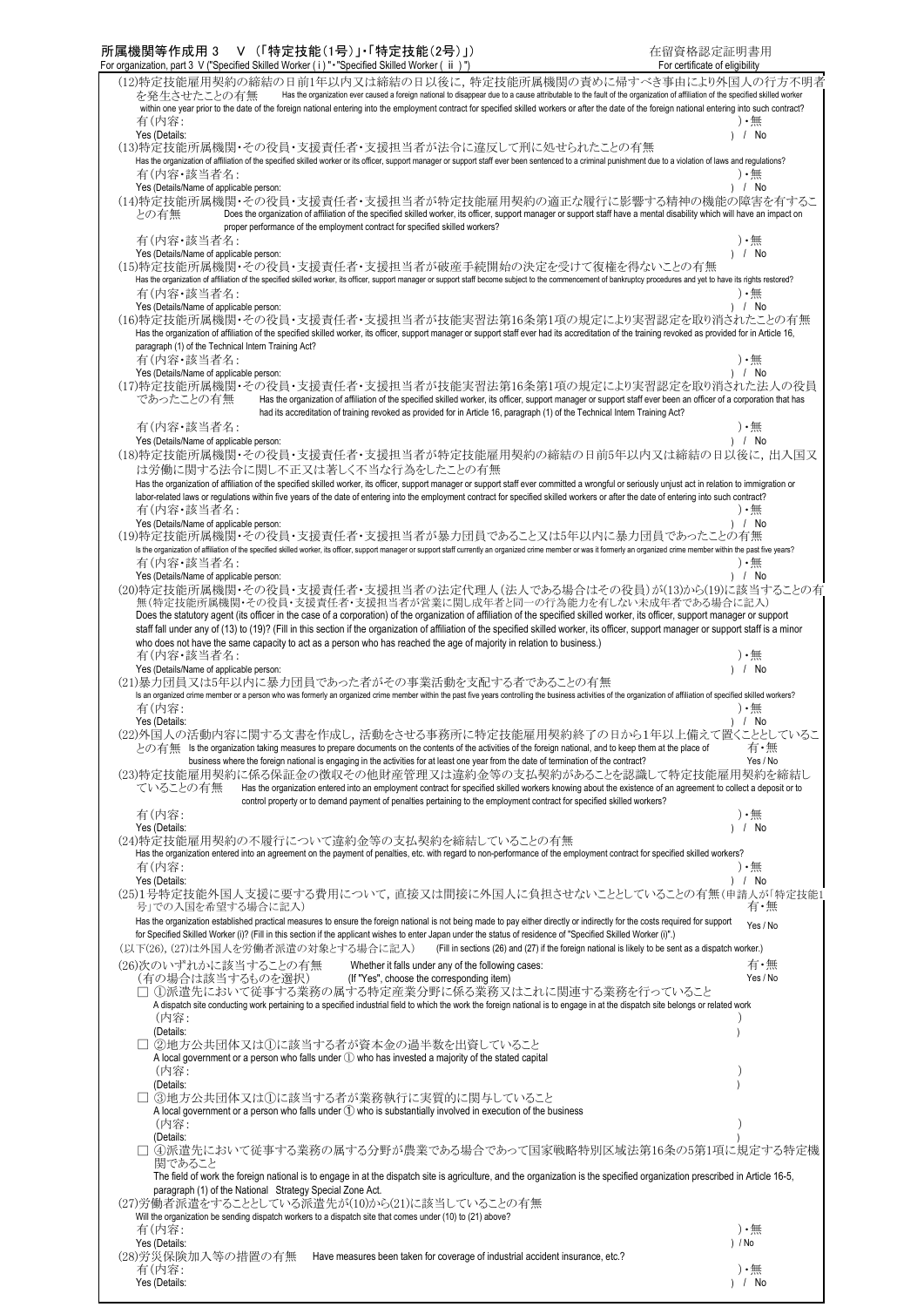| 所属機関等作成用 4 V (「特定技能(1号)」·「特定技能(2号)」)<br>在留資格認定証明書用<br>For organization, part 4 V ("Specified Skilled Worker (i)" - "Specified Skilled Worker (ii)")<br>For certificate of eligibility                                                                                                                                                                                                                                                                                                                                                                                                                                                                                                                                                                                                                  |                             |
|--------------------------------------------------------------------------------------------------------------------------------------------------------------------------------------------------------------------------------------------------------------------------------------------------------------------------------------------------------------------------------------------------------------------------------------------------------------------------------------------------------------------------------------------------------------------------------------------------------------------------------------------------------------------------------------------------------------------------------------------------------------------------------------------------------|-----------------------------|
| (29)特定技能雇用契約を継続して履行する体制が適切に整備されていることの有無                                                                                                                                                                                                                                                                                                                                                                                                                                                                                                                                                                                                                                                                                                                                                                | 有・無                         |
| Is there an appropriate structure in place to ensure continuous implementation of the employment contract for specified skilled workers?<br>(30)外国人の報酬を,当該外国人の指定する銀行その他の金融機関に対する振込み又は現実に支払われた額を確認できる方法によって<br>支払われることとしており,かつ,後者の場合には,出入国在留管理庁長官に報酬の支払を裏付ける客観的な資料を提出し,その確認<br>を受けることとしていることの有無 Will the foreign national's remuneration be paid by wire transfer to the account of a bank or other financial institution specified<br>by the foreign national or using a method where the actual amount that was paid can be confirmed, and in the latter case, will objective materials proving the payment of                                                                                                                                                                                        | Yes / No<br>有・無<br>Yes / No |
| remuneration be submitted to the Commissioner of the Immigration Services Agency in order to be checked?                                                                                                                                                                                                                                                                                                                                                                                                                                                                                                                                                                                                                                                                                               |                             |
| (31)特定技能雇用契約の適正な履行の確保につき特定産業分野に特有の事情に鑑みて告示で定められる基準に適合していることの有無<br>(当該基準が定められている場合に記入)<br>Does the organization meet the criteria stipulated in the public notice in consideration of circumstances specific to the specified industrial field in terms of securing the<br>proper performance of the employment contract for specified skilled workers? (Fill in this section if such criteria are stipulated.)<br>(以下(32)から(40)は申請人が「特定技能1号」での入国を希望する場合であって、契約により登録支援機関に1号特定技能外国人支援計画の全部の実<br>施を委託しない場合に記入) (Fill in sections (32) to (40) if the applicant wishes to enter Japan with the status of residence of "Specified Skilled Worker (i)",<br>and not all of the support plans for specified skilled workers (i) are to be entrusted to a registered support organization based on a contract.) | 有・無<br>Yes / No             |
| (32)支援責任者名<br>所属・役職<br>Title and department<br>Support manager                                                                                                                                                                                                                                                                                                                                                                                                                                                                                                                                                                                                                                                                                                                                         |                             |
| 役員又は職員の中から支援責任者を選任していることの有無                                                                                                                                                                                                                                                                                                                                                                                                                                                                                                                                                                                                                                                                                                                                                                            | 有・無                         |
| Has a support manager been appointed from among the officers or employees?<br>(33)支援担当者名<br>所属·役職<br>Title and department<br>Support staff                                                                                                                                                                                                                                                                                                                                                                                                                                                                                                                                                                                                                                                             | Yes / No                    |
| 役員又は職員の中から,業務に従事させる事業所ごとに1名以上の支援担当者を選任していることの有無<br>Has at least one support staff member been appointed from among the officers and employees for each place of business where the specified skilled worker is to work?                                                                                                                                                                                                                                                                                                                                                                                                                                                                                                                                                                                | 有·無<br>Yes / No             |
| (34)次のいずれかに該当することの有無<br>Whether it falls under any of the following cases:<br>(有の場合は該当するものを選択)<br>(If "Yes", choose the corresponding item)                                                                                                                                                                                                                                                                                                                                                                                                                                                                                                                                                                                                                                                            | 有・無<br>Yes / No             |
| ①過去2年間において法別表第1の1の表,2の表及び5の表の上欄の在留資格(収入を伴う事業を運営する活動又は報酬を受ける<br>活動を行うことができる在留資格に限る)をもって在留する中長期在留者の受入れ又は管理を適正に行った実績を有すること<br>It has a past record of properly accepting or managing mid to long-term residents residing with one of the statuses of residence in the left-hand column of Appended<br>Table I (1), (2) or (5) over the past two years (limited to the statuses of residence where the foreign national is permitted to engage in activities related to the                                                                                                                                                                                                                                                                                                                                |                             |
| management of business involving income or activities for which he or she receives remuneration).<br>②支援責任者及び支援担当者が過去2年以内に法別表第1の1の表,2の表及び5の表の上欄の在留資格(収入を伴う事業を運営す<br>る活動又は報酬を受ける活動を行うことができる在留資格に限る)をもって在留する中長期在留者の生活相談等に従事した経験<br>を有すること The support manager and support staff have experience of engaging in the work of providing advice on living for mid to long-term residents with a<br>status of residence in the left-hand column of Appended Table I (1), 2 and (5) (limited to the statuses of residence where the foreign national is<br>permitted to engage in activities related to the management of business involving income or activities for which they receive remuneration).                                                                                                        |                             |
| ③その他支援業務を適正に実施できる事情を有すること(内容:<br>Other conditions to ensure support is properly implemented<br>(Details:                                                                                                                                                                                                                                                                                                                                                                                                                                                                                                                                                                                                                                                                                               |                             |
| (35)1号特定技能外国人支援計画に基づく支援を,外国人が十分に理解することができる言語によって行うことができる体制を有しているこ<br>との有無                                                                                                                                                                                                                                                                                                                                                                                                                                                                                                                                                                                                                                                                                                                              |                             |
| Do you have a structure in place where support based on the support plan for specified skilled workers (i) will be provided in a language that the foreign national is able to<br>fully understand?                                                                                                                                                                                                                                                                                                                                                                                                                                                                                                                                                                                                    | 有・無<br>Yes / No             |
| (36)1号特定技能外国人支援の状況に関する文書を作成し,1号特定技能外国人支援を行う事務所に特定技能雇用契約終了の日から1年<br>以上備えて置くこととしていることの有無<br>Has the organization taken measures to prepare documents on the status of support for specified skilled workers (i), and to keep them at the place of business where the<br>support for specified skilled workers (i) is to be implemented for at least one year from the date of termination of the employment contract for specified skilled workers?                                                                                                                                                                                                                                                                                                                                                      | 有・無<br>Yes / No             |
| (37)支援責任者及び支援担当者が、1号特定技能外国人支援計画の中立な実施を行うことができる立場の者であることの有無                                                                                                                                                                                                                                                                                                                                                                                                                                                                                                                                                                                                                                                                                                                                             | 有・無                         |
| Are the support manager and support staff in a position where they are able to implement the support plan for specified skilled workers (i) in a neutral manner?                                                                                                                                                                                                                                                                                                                                                                                                                                                                                                                                                                                                                                       | Yes / No                    |
| (38)特定技能雇用契約締結の日前5年以内又は契約締結の日以後に適合1号特定技能外国人支援計画に基づく1号特定技能外国人支援を怠<br>ったことの有無<br>Has the organization failed to implement support for specified skilled workers (i) based on a suitable support plan for specified skilled workers (i) within five years prior to the date of entering                                                                                                                                                                                                                                                                                                                                                                                                                                                                                                                   |                             |
| into the employment contract for specfied skilled workers or after the date of entering into such contract?<br>有(内容:                                                                                                                                                                                                                                                                                                                                                                                                                                                                                                                                                                                                                                                                                   | ) •無                        |
| Yes (Details:<br>(39)支援責任者又は支援担当者が外国人及びその監督をする立場にある者と定期的な面談を実施できる体制を有していることの有無                                                                                                                                                                                                                                                                                                                                                                                                                                                                                                                                                                                                                                                                                                                         | 1 / No                      |
| Is there a system in place to ensure the support manager and support staff are able to conduct periodic interviews with the foreign nationals and their supervisors?                                                                                                                                                                                                                                                                                                                                                                                                                                                                                                                                                                                                                                   | 有・無<br>Yes / No             |
| (40)適合1号特定技能外国人支援計画の適正な実施の確保につき特定産業分野に特有の事情に鑑みて告示で定められる基準に適合して<br>いることの有無(当該基準が定められている場合に記入)<br>Does the organization conform to the criteria stipulated in a public notice in consideration of circumstances specific to the specified industrial field in terms of ensuring                                                                                                                                                                                                                                                                                                                                                                                                                                                                                                                          | 有・無<br>Yes / No             |
| proper implementation of the support plan for specified skilled workers (i)? (Fill in this section if such criteria are stipulated.)                                                                                                                                                                                                                                                                                                                                                                                                                                                                                                                                                                                                                                                                   |                             |
| 1号特定技能外国人支援計画(申請人が「特定技能1号」での入国を希望する場合に記入)<br>Support plan for specified skilled workers (i) (fill in this section if the applicant wishes to enter Japan with the status of residence of "Specified Skilled Worker (i)")<br>(1)在留資格認定証明書の交付申請前の,特定技能雇用契約の内容,本邦において行うことができる活動の内容,上陸及び在留のための<br>条件その他の本邦に上陸し在留するに当たって留意すべき事項に関する、外国人が十分に理解することができる言語による情報提供<br>の実施の有無                                                                                                                                                                                                                                                                                                                                                                                                                                    |                             |
| Did the organization provide information to the specified skilled worker (i) in a language that can be fully understood by the specified skilled worker (i) before their<br>application for certificate of eligibility the contents of the employment contract for specified skilled workers, the contents of the activities that may be conducted in Japan, the<br>conditions for landing and residence, and other points to be noted when landing and staying in Japan?                                                                                                                                                                                                                                                                                                                              | 有・無<br>Yes / No             |
| (2)上記(1)について,対面により,又はテレビ電話装置その他の方法により行うこととしていることの有無<br>With regard to (1) above, will this be conducted face-to-face, using video call equipment or some other method?                                                                                                                                                                                                                                                                                                                                                                                                                                                                                                                                                                                                                                 | 有・無<br>Yes / No             |
| (3)出入国時に港又は飛行場への送迎をすることとしていることの有無<br>Will the organization be picking up and dropping off the foreign national at the seaport or airport where he / she will be entering or departing from Japan?                                                                                                                                                                                                                                                                                                                                                                                                                                                                                                                                                                                                      | 有・無<br>Yes / No             |
| (4)適切な住居の確保に係る支援をすることとしていることの有無<br>Will the organization be providing support to secure suitable accommodation for the foreign national?                                                                                                                                                                                                                                                                                                                                                                                                                                                                                                                                                                                                                                                               | 有・無<br>Yes / No             |
| (5)金融機関における預金口座等の開設及び携帯電話の利用に関する契約その他の生活に必要な契約に係る支援をすることとしているこ                                                                                                                                                                                                                                                                                                                                                                                                                                                                                                                                                                                                                                                                                                                                         |                             |
| との有無<br>Will the organization be providing support related to contracts concerning the opening of bank accounts, etc. or the use of mobile phones and other contracts necessary for living?                                                                                                                                                                                                                                                                                                                                                                                                                                                                                                                                                                                                            | 有・無<br>Yes / No             |

 $\mathbf{l}$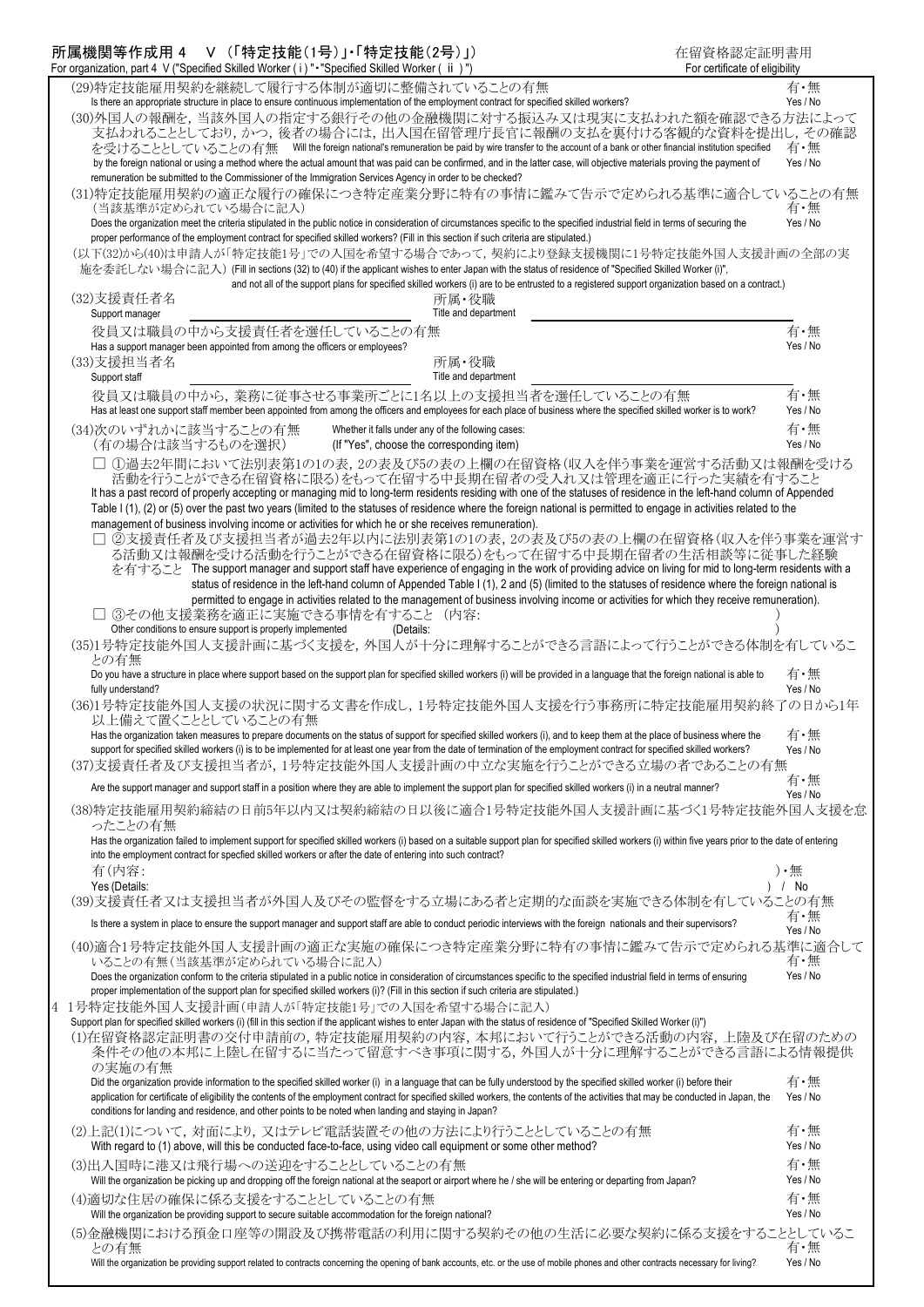| 所属機関等作成用 5 V(「特定技能(1号)」・「特定技能(2号)」)                                                            | 在留資格認定証明書用                     |
|------------------------------------------------------------------------------------------------|--------------------------------|
| For organization, part 5 V ("Specified Skilled Worker (i) " • "Specified Skilled Worker (ii)") | For certificate of eligibility |

correct the part concerned and press its seal on the correction.

| 01 Organization, part 5 V (Specified Skilled Worker (1) - Specified Skilled Worker (11)                                                                                                                                                                 |                                                                                                                                                                                                                                                                                                                                                                                                                                                                                                                                                                                                                                                                                                                  |                                                                                                                                                                                                                                                             |                             |                                                |               |          | <b>I</b> Of Certificate Of eligibility |                 |
|---------------------------------------------------------------------------------------------------------------------------------------------------------------------------------------------------------------------------------------------------------|------------------------------------------------------------------------------------------------------------------------------------------------------------------------------------------------------------------------------------------------------------------------------------------------------------------------------------------------------------------------------------------------------------------------------------------------------------------------------------------------------------------------------------------------------------------------------------------------------------------------------------------------------------------------------------------------------------------|-------------------------------------------------------------------------------------------------------------------------------------------------------------------------------------------------------------------------------------------------------------|-----------------------------|------------------------------------------------|---------------|----------|----------------------------------------|-----------------|
| (6)本邦入国後に、本邦での生活一般に関する事項、国又は地方公共団体の機関への届出その他の手続、相談又は苦情の申出に関する<br>実施することとしていることの有無                                                                                                                                                                       | 連絡先,十分に理解することができる言語で医療を受けることができる医療機関に関する事項,防災・防犯に関する事項,緊急時にお<br>ける対応に必要な事項及び外国人の法的保護に必要な事項に関する情報の提供を外国人が十分に理解することができる言語により                                                                                                                                                                                                                                                                                                                                                                                                                                                                                                                                                                                       |                                                                                                                                                                                                                                                             |                             |                                                |               |          |                                        | 有・無             |
| foreign nationals?                                                                                                                                                                                                                                      | Will the organization be providing information after the specified skilled worker (i) has entered Japan in a language which the specified skilled worker (i) is fully able to<br>understand on matters concerning general living in Japan, notifications to national or local government agencies and other procedures, contact information for<br>consultations or filing of complaints, matters concerning medical institutions capable of providing medical care in a language that the specified skilled worker (i) is fully able<br>to understand, matters on disaster prevention and crime prevention, necessary matters for responses in case of emergency, and necessary matters for legal protection of |                                                                                                                                                                                                                                                             |                             |                                                |               |          |                                        | Yes / No        |
| (7)外国人が国又は地方公共団体の機関への届出その他の手続を履行するに当たり,必要に応じ,関係機関への同行その他の必要な措<br>置を講ずることとしていることの有無                                                                                                                                                                      |                                                                                                                                                                                                                                                                                                                                                                                                                                                                                                                                                                                                                                                                                                                  | Will the organization take necessary measures to accompany the foreign national, where necessary, to the relevant<br>agency in order to submit a notification to a national or local government agency or for other procedures that need<br>to be followed? |                             |                                                |               |          |                                        | 有・無<br>Yes / No |
| (8)日本語を学習する機会を提供することとしていることの有無                                                                                                                                                                                                                          | Will the organization be providing the foreign national with opportunities to learn Japanese?                                                                                                                                                                                                                                                                                                                                                                                                                                                                                                                                                                                                                    |                                                                                                                                                                                                                                                             |                             |                                                |               |          |                                        | 有・無<br>Yes / No |
| (9)外国人が十分に理解することができる言語により,相談又は苦情の申出に対して,遅滞なく,適切に応じるとともに,必要な措置を講ずる<br>こととしていることの有無                                                                                                                                                                       |                                                                                                                                                                                                                                                                                                                                                                                                                                                                                                                                                                                                                                                                                                                  | Will the organization respond appropriately to requests for consultations or to complaints without delay, and<br>take necessary measures n a language which the specified skilled worker (i) is fully able to understand?                                   |                             |                                                |               |          |                                        | 有・無<br>Yes / No |
| (10)外国人と日本人の交流の促進に係る支援をすることとしていることの有無                                                                                                                                                                                                                   | Will the organization provide support for the promotion of exchanges between foreign nationals and Japanese nationals?                                                                                                                                                                                                                                                                                                                                                                                                                                                                                                                                                                                           |                                                                                                                                                                                                                                                             |                             |                                                |               |          |                                        | 有・無<br>Yes / No |
| (11)外国人が,その責めに帰すべき事由によらずに特定技能雇用契約を解除される場合は,転職支援をすることとしていることの有無                                                                                                                                                                                          | Will the organization provide support to foreign nationals whose employment contract for specified skilled workers has been cancelled due to causes<br>not attributable to the fault of the foreign national so as to enable the foreign national to change jobs?                                                                                                                                                                                                                                                                                                                                                                                                                                                |                                                                                                                                                                                                                                                             |                             |                                                |               |          |                                        | 有・無<br>Yes / No |
| (12)支援責任者又は支援担当者が外国人及びその監督をする立場にある者と定期的な面談(外国人と行う場合には当該外国人が十分に                                                                                                                                                                                          | 理解することができる言語による面談)を実施し,問題の発生を知ったときは,その旨を関係行政機関に通報することとしていることの有無<br>Will the support manager or support staff conduct periodic interviews with foreign nationals and their supervisors (when conducting an interview with a foreign national, in a<br>language which the foreign national is fully able to understand), and when they learn about a problem, report the problem to the relevant administrative agency?                                                                                                                                                                                                                                                                                            |                                                                                                                                                                                                                                                             |                             |                                                |               |          |                                        | 有・無<br>Yes / No |
| (13)1号特定技能外国人支援計画を日本語及び外国人が十分に理解することができる言語により作成し,当該外国人にその写しを交付す<br>ることとしていることの有無                                                                                                                                                                        |                                                                                                                                                                                                                                                                                                                                                                                                                                                                                                                                                                                                                                                                                                                  | Has a support plan for specified skilled workers (i) been prepared in Japanese and in a foreign language that can be fully<br>understood by the foreign national, and a copy been given to the foreign national?                                            |                             |                                                |               |          |                                        | 有・無<br>Yes / No |
| (14)特定産業分野に特有の事情に鑑みて告示で定められる事項を1号特定技能外国人支援計画に記載していることの有無(当該事項が定                                                                                                                                                                                         | められている場合に記入) Have the matters stipulated in a public notice in consideration of circumstances specific to the specified industrial field been given in the                                                                                                                                                                                                                                                                                                                                                                                                                                                                                                                                                       | support plan for specified skilled workers (i)? (Fill in this section if such matters are stipulated.)                                                                                                                                                      |                             |                                                |               |          |                                        | 有・無<br>Yes / No |
| (15)支援の内容が外国人の適正な在留に資するものであって,かつ,支援を実施する者において適切に実施することができるものであるこ<br>との有無                                                                                                                                                                                | Will the contents of the support contribute to the proper residence of the foreign nationals, and can they be appropriately implemented by those providing the support?                                                                                                                                                                                                                                                                                                                                                                                                                                                                                                                                          |                                                                                                                                                                                                                                                             |                             |                                                |               |          |                                        | 有・無<br>Yes / No |
| (16)1号特定技能外国人支援計画の内容につき特定産業分野に特有の事情に鑑みて告示で定められる基準に適合していることの有無(当<br>該基準が定められている場合に記入)                                                                                                                                                                    | to the specified industrial field in terms of the contents of the support plan for specified skilled workers (i)? (Fill in this section if such criteria are stipulated.)                                                                                                                                                                                                                                                                                                                                                                                                                                                                                                                                        | Will the organization conform to the criteria stipulated in a public notice in consideration of the circumstances specific                                                                                                                                  |                             |                                                |               |          |                                        | 有・無<br>Yes / No |
| 登録支援機関(申請人が「特定技能1号」での入国を希望する場合であって,契約により登録支援機関に1号特定技能外国人支援計画の全部の実施<br>を委託する場合に記入)                                                                                                                                                                       | Registered support organization<br>(Fill in this section if the applicant wishes to enter Japan with the status of residence of "Specific Skilled Worker (i)",                                                                                                                                                                                                                                                                                                                                                                                                                                                                                                                                                   |                                                                                                                                                                                                                                                             |                             |                                                |               |          |                                        |                 |
| (1)氏名又は名称                                                                                                                                                                                                                                               | and all of the support plans for specified skilled workers (i) are to be entrusted to a registered support organization based on a contract.)                                                                                                                                                                                                                                                                                                                                                                                                                                                                                                                                                                    |                                                                                                                                                                                                                                                             |                             | (2) 法人番号 (13桁)<br>Corporation no. (combination |               |          |                                        |                 |
| Name of person or<br>organization<br>(3)住所(所在地)                                                                                                                                                                                                         |                                                                                                                                                                                                                                                                                                                                                                                                                                                                                                                                                                                                                                                                                                                  |                                                                                                                                                                                                                                                             |                             | of 13 numbers and letters)                     | 電話番号          |          |                                        |                 |
| Address<br>(4)代表者の氏名                                                                                                                                                                                                                                    |                                                                                                                                                                                                                                                                                                                                                                                                                                                                                                                                                                                                                                                                                                                  |                                                                                                                                                                                                                                                             |                             |                                                | Telephone No. |          |                                        |                 |
| Name of the representative                                                                                                                                                                                                                              |                                                                                                                                                                                                                                                                                                                                                                                                                                                                                                                                                                                                                                                                                                                  |                                                                                                                                                                                                                                                             |                             |                                                |               |          |                                        |                 |
| (5)登録番号<br>Registration no.                                                                                                                                                                                                                             |                                                                                                                                                                                                                                                                                                                                                                                                                                                                                                                                                                                                                                                                                                                  | (6)登録年月日                                                                                                                                                                                                                                                    | Date of Registration        | 年<br>Year                                      | 月<br>Month    | 日<br>Day |                                        |                 |
| (7)支援を行う事業所の名称<br>Name of place of businessimplementing support                                                                                                                                                                                         |                                                                                                                                                                                                                                                                                                                                                                                                                                                                                                                                                                                                                                                                                                                  |                                                                                                                                                                                                                                                             |                             | (8)所在地<br>Address                              |               |          |                                        |                 |
| (9)支援責任者名<br>Support manager                                                                                                                                                                                                                            |                                                                                                                                                                                                                                                                                                                                                                                                                                                                                                                                                                                                                                                                                                                  |                                                                                                                                                                                                                                                             | (10)支援担当者名<br>Support staff |                                                |               |          |                                        |                 |
| (11)対応可能言語                                                                                                                                                                                                                                              |                                                                                                                                                                                                                                                                                                                                                                                                                                                                                                                                                                                                                                                                                                                  |                                                                                                                                                                                                                                                             |                             |                                                |               |          |                                        |                 |
| Available languages                                                                                                                                                                                                                                     |                                                                                                                                                                                                                                                                                                                                                                                                                                                                                                                                                                                                                                                                                                                  |                                                                                                                                                                                                                                                             |                             |                                                |               |          |                                        |                 |
| 以上の記載内容は事実と相違ありません。 Inereby declare that the statement given above is true and correct.<br>特定技能所属機関名, 代表者氏名の記名及び押印/申請書作成年月日<br>Name of the organization and representative, and official seal of the organization $\angle$ Date of filling in this form |                                                                                                                                                                                                                                                                                                                                                                                                                                                                                                                                                                                                                                                                                                                  |                                                                                                                                                                                                                                                             |                             | 印                                              |               | 年        | 月                                      | 日               |